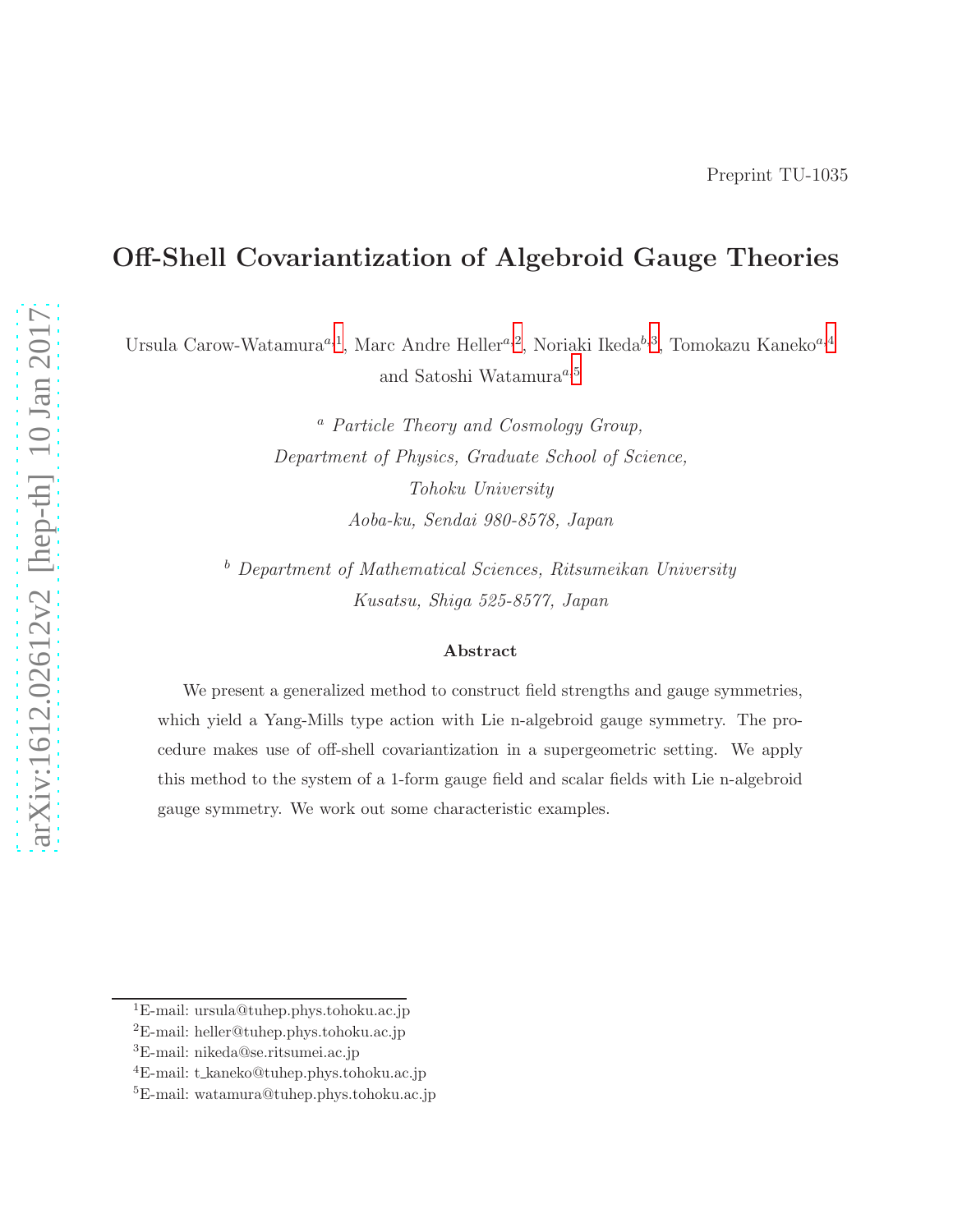## 1 Introduction

Recently, many approaches for a generalization of gauge theories are being discussed. Among them, there are the so-called higher gauge theories [\[1\]](#page-21-0), where in addition to the gauge potential higher rank forms are introduced. Such theories are expected to appear, for example, in the construction of the effective theory of multiple M5-branes where a 2-form gauge potential appears.

Another approach is the promotion of the gauge algebra to an algebroid structure. This can be thought of as a generalization of the gauged non-linear sigma model, where the structure constants of the Lie algebra become scalar field dependent [\[2,](#page-21-1) [3,](#page-21-2) [4\]](#page-21-3).

A systematic way to construct higher gauge theories is to use an  $L_{\infty}$ -structure [\[5\]](#page-21-4). Any truncated  $L_{\infty}$ -algebra defines a gauge theory of higher form gauge fields and the corresponding gauge symmetries are generalized to Lie n-algebras [\[6\]](#page-21-5). As we shall see, both generalizations, i.e., to higher gauge theory and to algebroid Yang-Mills can be understood in a unified way using supergeometry. Actually, there is a common phenomenon in both approaches, i.e. the higher gauge theory using an  $L_{\infty}$ -structure and the approach via algebroid structure, when it comes to the formulation of the corresponding field theories. This phenomenon is the so-called fake curvature condition [\[7\]](#page-22-0).

In a general higher gauge theory also lower form gauge fields exist. However, the field strength of the higher form gauge potential is only covariant under the condition that the field strengths associated to the lower form gauge fields vanish. This is called the fake curvature condition and results in a non-interactive theory. Therefore, it is desirable to deform the higher algebra structure to circumvent this obstruction. Such a deformation process, known as off-shell covariantization, has been analyzed in the higher gauge theory context in our previous paper [\[8\]](#page-22-1). There, we solved the fake curvature condition by reducing the symmetries to Lie n-subalgebras, while imposing proper conditions on the auxiliary gauge fields.

In this paper, we want to address the problem of off-shell covariantization in the context of algebroid gauge theories. We apply our method to systems consisting of a 1-form gauge field and a scalar field. We formulate the corresponding higher algebroid gauge symmetries and associated gauge invariant actions. To obtain off-shell Yang-Mills type actions, we consider deformations of gauge transformations and field strengths. Auxiliary gauge fields are projected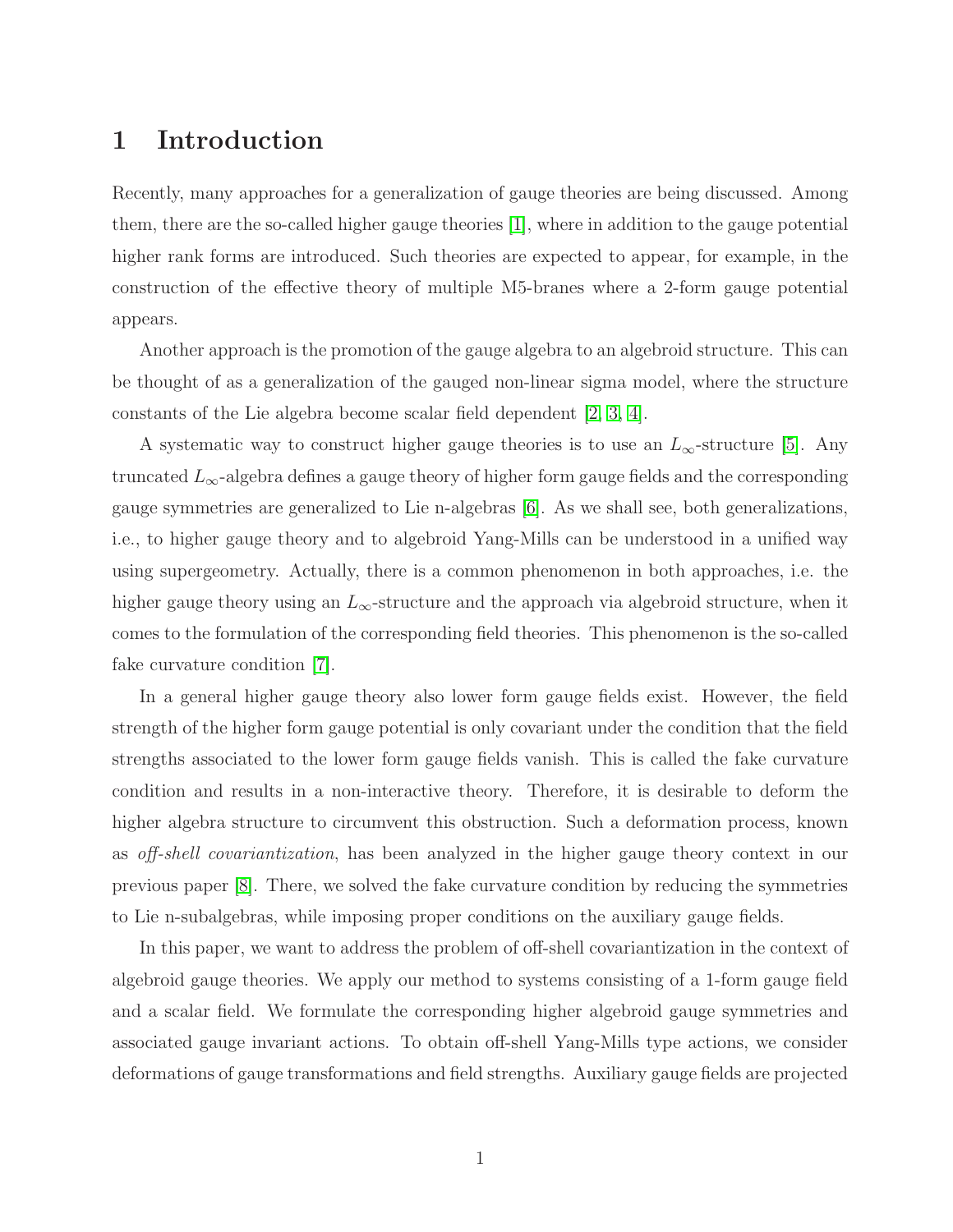out and field strengths are deformed by terms proportional to the lower curvatures.

In order to obtain proper gauge symmetries of gauge fields and field strengths, we use the supermanifold method on a so-called QP-manifold [\[9,](#page-22-2) [10\]](#page-22-3), which is a useful tool to generate a BRST-BV formalism of topological field theories [\[11\]](#page-22-4). Instead of starting from fields and an action, we start with a graded symplectic manifold and its Hamiltonian function corresponding to a BRST charge of the gauge algebra. Gauge fields, field strengths and their gauge transformations are induced from the QP-manifold structure. This idea is similar to the free differential algebra method  $(12, 13)$ . In our formalism, consistency is guaranteed by the underlying QP-manifold structure [\[11,](#page-22-4) [14,](#page-22-7) [15,](#page-22-8) [16\]](#page-22-9).

The advantage of the supermanifold method is that the gauge transformations and field strengths can be derived in a systematic manner. The starting point of our analysis is a general theory unifying gauge theories with algebroid symmetry and those with Lie n-algebra symmetry. Examples are the Kotov-Strobl model [\[4\]](#page-21-3) and the Ho-Matsuo model [\[17\]](#page-23-0). See also [\[18\]](#page-23-1) for a gauge theory with a Lie 2-algebra symmetry.

The organization of this paper is as follows. In section 2, we briefly review QP-manifolds and explain the off-shell covariantization procedure used in this paper. In section 3, we discuss the construction of  $(n + 1)$ -dimensional higher algebroid gauge theories based on general QP-manifold structures. In section 4, we construct and analyze 4-dimensional algebroid gauge theories. We derive the relations between the structure functions necessary for off-shell covariantization. Furthermore, we discuss examples including the Stückelberg formalism, nonabelian off-shell covariantization and an example from the Kotov-Strobl models. In section 5, we examine the closure of the gauge symmetry algebra. Section 6 is devoted to discussion.

## 2 QP-manifolds and off-shell covariantization

In this section, we briefly review how to construct gauge transformations and field strengths using QP-manifolds. Then, we shortly explain the off-shell covariantization procedure of field strengths. Please refer to [\[19,](#page-23-2) [20\]](#page-23-3) for conventional details.

A QP-manifold  $(M, \omega, \mathbf{Q})$  of degree n consists of a nonnegatively graded manifold M, a symplectic structure  $\omega$  of degree n and a homological vector field  $\boldsymbol{Q}$  of degree 1 on M such that  $L_{\mathbf{Q}}\omega = 0$ . The requirement of  $\mathbf{Q}$  to be homological is equivalent to saying  $\mathbf{Q}$  is nilpotent,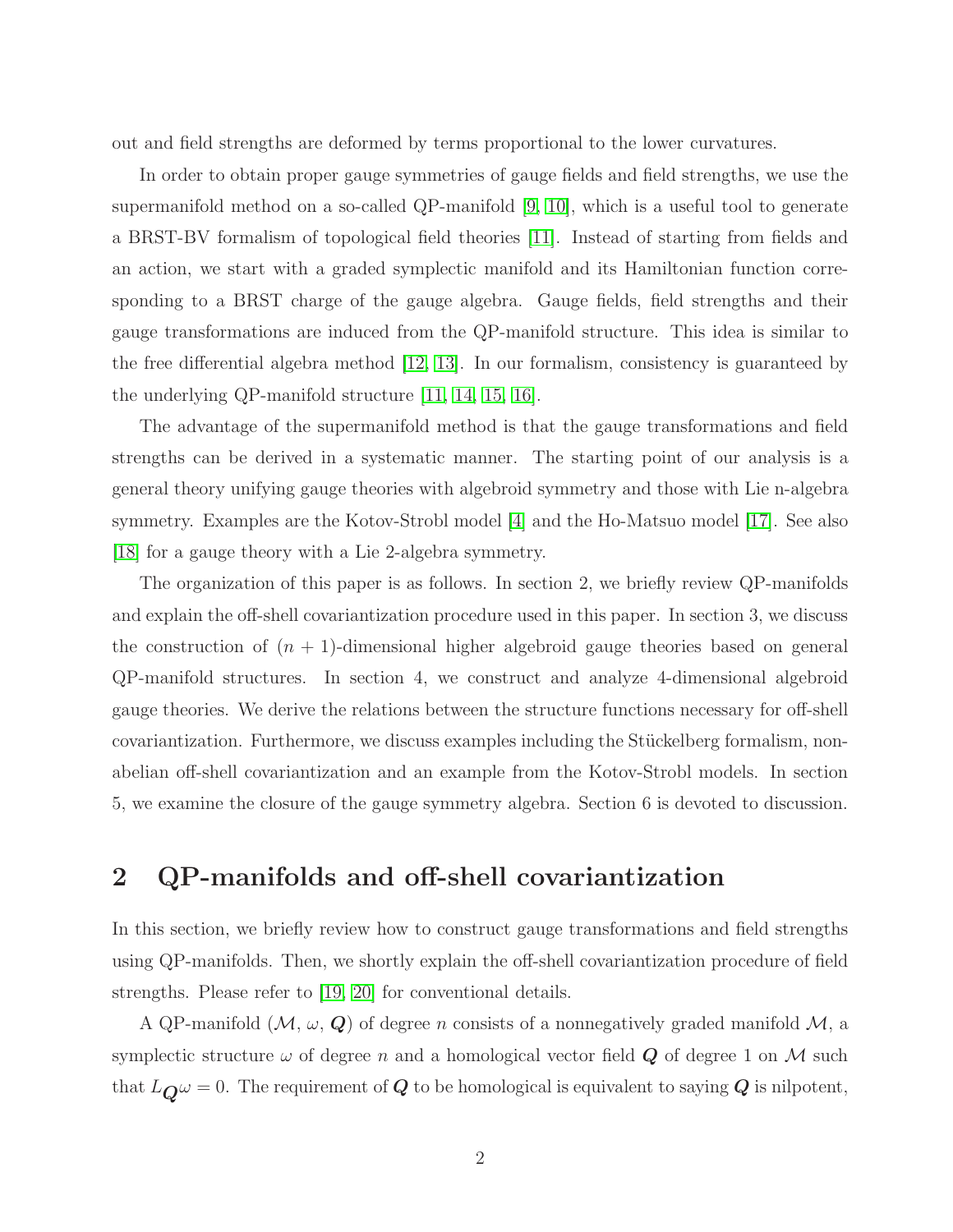$Q^2 = 0$ . The graded symplectic structure induces a Poisson bracket  $\{-, -\}$  of degree  $(-n)$ . For any QP-manifold one can find a function  $\Theta \in C^{\infty}(\mathcal{M})$  of degree  $n + 1$ , such that

$$
\mathbf{Q} = \{ \Theta, - \}. \tag{2.1}
$$

The nilpotency of Q then translates to the *classical master equation* 

$$
\{\Theta, \Theta\} = 0. \tag{2.2}
$$

A QP-manifold can also be called a symplectic NQ-manifold. The operator Q generates BRST transformations of the associated gauge theory.

Though the method can be used to construct general p-form gauge theories, in this paper we focus on a theory containing scalar fields  $X^{i}(\sigma)$  and a 1-form gauge field  $A^{a} = d\sigma^{\mu} A^{a}_{\mu}(\sigma)$ .

Our set-up is as follows. We consider a QP-manifold of degree  $n$ , where the graded manifold is given by  $\mathcal{M}_n = T^*[n]E[1]^6$  $\mathcal{M}_n = T^*[n]E[1]^6$ ,  $n \in \mathbb{N}$ , and  $E \to M$  is a vector bundle. M is a smooth manifold. We take the following local coordinates:  $x^i$  of degree 0 on M and  $q^a$  of degree 1 on the fiber of the vector bundle. When we construct the associated field theory, the degree corresponds to the ghost degree. With respect to the graded cotangent bundle  $T^*[n]$ , we take coordinates  $(\xi_i, p_a)$  of degree  $(n, n-1)$  conjugate to  $(x^i, q^a)$ . To summarize, the local coordinates on  $\mathcal{M}_n$  are  $(x^i, q^a, \xi_i, p_a)$  of degree  $(0, 1, n, n-1)$ .

The symplectic form on  $\mathcal{M}_n$  is defined by

$$
\omega = \delta x^i \wedge \delta \xi_i + (-1)^n \delta q^a \wedge \delta p_a. \tag{2.3}
$$

This induces the following graded Poisson bracket,

$$
\{f,g\} = \frac{f\overleftarrow{\partial}}{\frac{\partial}{\partial x^i}}\frac{\partial}{\partial \xi_i} - \frac{f\overleftarrow{\partial}}{\frac{\partial}{\partial \xi_i}}\frac{\partial}{\partial x^i} + \frac{f\overleftarrow{\partial}}{\frac{\partial q^a}{\partial p_a}}\frac{\partial}{\partial p_a} + (-1)^n \frac{f\overleftarrow{\partial}}{\frac{\partial}{\partial p_a}}\frac{\partial}{\partial q^a},\tag{2.4}
$$

where  $f, g \in C^{\infty}(\mathcal{M}_n)$ .<sup>[7](#page-3-1)</sup>

By making use of the BV-ASKZ formalism [\[11,](#page-22-4) [19\]](#page-23-2), a topological field theory in  $n + 1$ dimensions can be constructed from a QP-manifold of degree n. Let  $\Sigma$  be the worldvolume. The starting point of the construction is the promotion of the worldvolume to a graded space

 $^{6}[1]$  and [n] denote shifting of degree by 1 and n, respectively.

<span id="page-3-1"></span><span id="page-3-0"></span><sup>&</sup>lt;sup>7</sup>The relation between right and left derivative is given by  $\frac{f}{\partial X} = (-1)^{|X|(|f|-|X|)} \frac{\partial f}{\partial X}$ .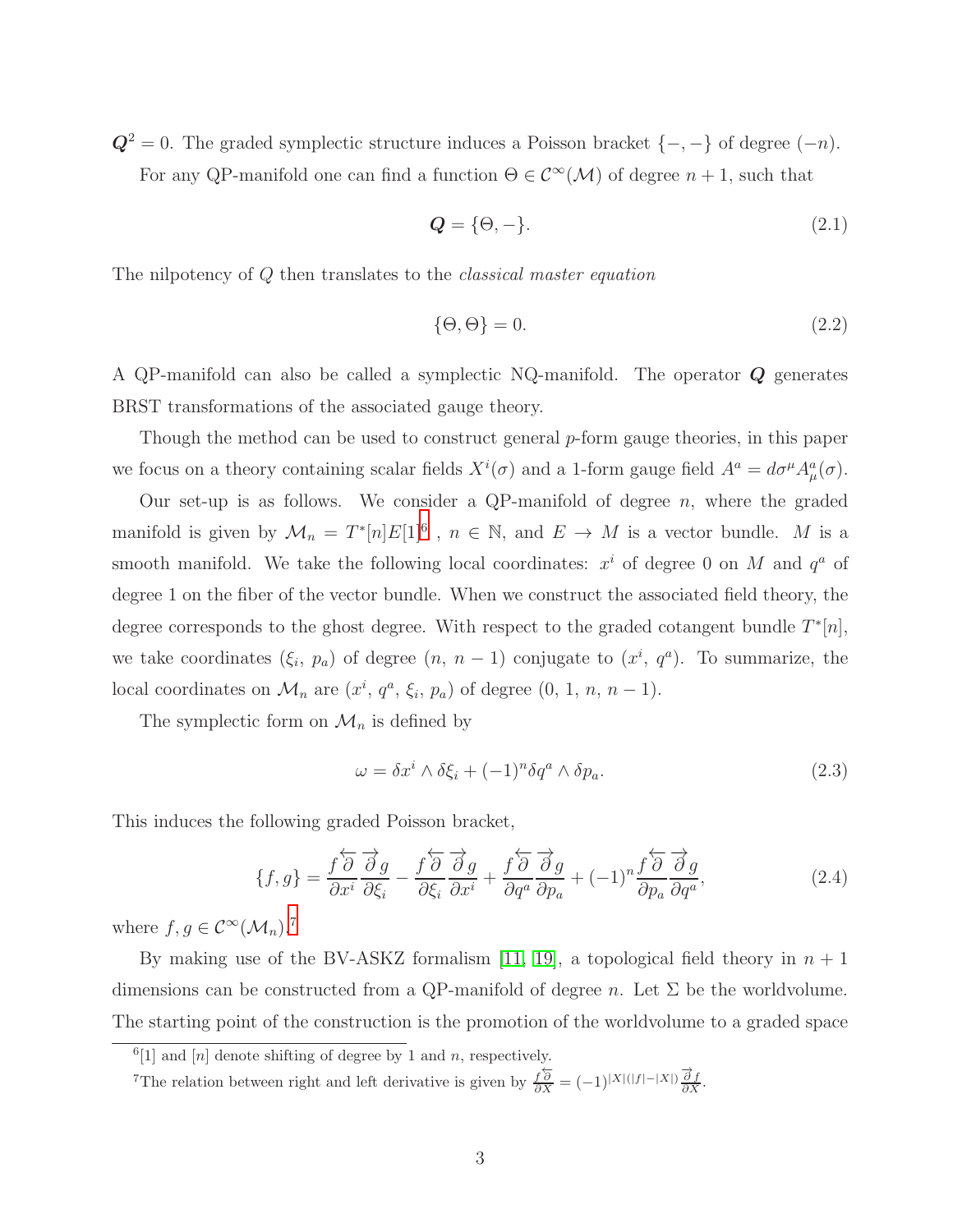space  $T[1]\Sigma$ . We denote the local coordinates of  $\Sigma$  by  $\sigma^{\mu}$ , which are of degree 0, and those of the fiber by  $\theta^{\mu}$ , which are of degree 1.

Let  $\mathcal{M}_n$  be our QP-manifold. Then we can define the map  $a: T[1]\Sigma \to \mathcal{M}_n$ , such that [\[15\]](#page-22-8)

$$
\mathbf{Z}(\sigma,\theta) \equiv a^*(z) = \sum_{j=0}^{n+1} \mathbf{Z}^{(j)}(\sigma,\theta) = \sum_{j=0}^{n+1} \frac{1}{j!} \theta^{\mu_1} \cdots \theta^{\mu_j} Z^{(j)}_{\mu_1 \cdots \mu_j}(\sigma)
$$
(2.5)

is a superfield. Here, z is a coordinate of degree k on  $\mathcal{M}_n$ . The map a is degree-preserving so that  $|\mathbf{Z}| = k$ . Since the resulting object is a superfield in the BV sense, it contains associated gauge fields, ghosts and antifields as component fields. The physical component is the ghost number 0 component. In general, the ghost number of a field  $\Psi$  is defined by degree minus form degree,  $gh(\Psi) = |\Psi| - deg(\Psi)$ , where form degree  $(0, 1)$  is assigned to  $(\sigma^{\mu}, \theta^{\mu})$ .

By degree counting,  $Z^{(j)}_{\mu_1\cdots\mu_j}$  has ghost number  $(k-j)$ ,  $Z^{(k)}_{\mu_1\cdots\mu_k}$  has ghost number 0 and  $Z_{\mu_1\cdots\mu_{k-1}}^{(k-1)}$  has ghost number 1. The ghost number 0 component is a physical k-form gauge field and the ghost number 1 component its FP ghost, i.e., the gauge parameter of the associated gauge transformation.

The *super field strength* and its physical component corresponding to a coordinate z on  $\mathcal M$  are defined by

$$
\boldsymbol{F}_Z = \boldsymbol{d} \circ a^*(z) - a^* \circ \boldsymbol{Q}(z),\tag{2.6}
$$

$$
\mathcal{F}_z = (\boldsymbol{d} \circ a^*(z) - a^* \circ \boldsymbol{Q}(z))|_{|z|+1}.
$$
\n(2.7)

Here,  $\mathbf{d} = \theta^{\mu} \partial_{\mu}$  denotes the superderivative and  $|z|+1$  denotes projection to the degree  $|z|+1$ part, while setting all antifield components to zero. We get the super Bianchi identity for free,

<span id="page-4-1"></span>
$$
(\mathbf{d} \circ a^* - a^* \circ \mathbf{Q})^2 = 0 \Rightarrow dF_z = -F \circ \mathbf{Q}(z). \tag{2.8}
$$

The associated gauge transformation is encoded in the super field strength as the degree  $|z|$ part,[8](#page-4-0)

<span id="page-4-2"></span>
$$
\delta Z = \left( \mathbf{d} \circ a^*(z) - a^* \circ \mathbf{Q}(z) \right)|_{|z|}.
$$
\n(2.9)

Again, while projecting, we set all antifields to zero.

<span id="page-4-0"></span><sup>8</sup>This formula gives a BRST transformation.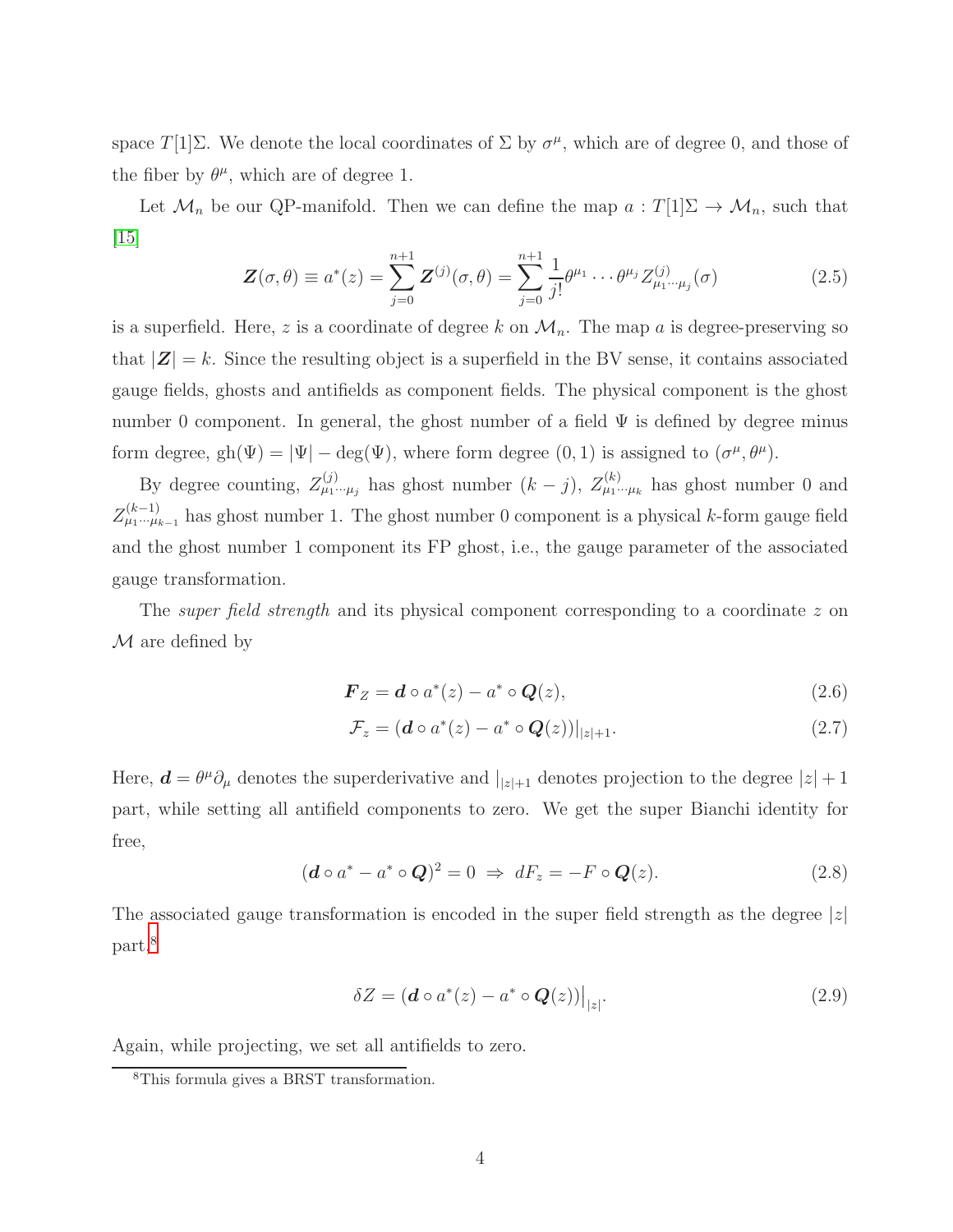To extract the physical field directly, we define the map  $\tilde{a}: T[1]\Sigma \to \mathcal{M}_n$  by

$$
\tilde{a}^*(z) = \frac{1}{k!} d\sigma^{\mu_1} \wedge \dots \wedge d\sigma^{\mu_k} Z^{(k)}_{\mu_1 \cdots \mu_k}(\sigma), \qquad (2.10)
$$

where z is a coordinate of degree k on  $\mathcal{M}_n$ . Note that we have identified  $\theta^{\mu}$  with  $d\sigma^{\mu}$ . Using this map, we can rewrite the physical field strength by

<span id="page-5-0"></span>
$$
F_z = F(z) = d \circ \tilde{a}^*(z) - \tilde{a}^* \circ \mathbf{Q}(z). \tag{2.11}
$$

For the QP-manifold  $\mathcal{M}_n$  under consideration, we get a scalar field associated to the degree 0 coordinate  $x^i$  and a 1-form gauge field associated to the degree 1 coordinate  $q^a$ , and associated field strengths,

$$
\tilde{a}^*(x^i) \equiv X^i(\sigma),\tag{2.12}
$$

$$
\tilde{a}^*(q^a) \equiv A^a(\sigma) = A^a_\mu d\sigma^\mu,\tag{2.13}
$$

$$
F_X^i = d\tilde{a}^*(x^i) - \tilde{a}^*(\mathbf{Q}x^i),\tag{2.14}
$$

$$
F_A^a = d\tilde{a}^*(q^a) - \tilde{a}^*(\mathbf{Q}q^a). \tag{2.15}
$$

In addition to that, we find  $(n-1)$ - and n-form auxiliary gauge fields  $C_a$  and  $\Xi_i$  associated with the conjugate coordinates on our graded symplectic manifold,

$$
\tilde{a}^*(x^i) = X^i, \ \tilde{a}^*(q^a) = A^a,\tag{2.16}
$$

$$
\tilde{a}^*(\xi_i) = \Xi_i, \quad \tilde{a}^*(p_a) = C_a. \tag{2.17}
$$

In this very scenario, we have gauge transformations with three independent gauge parameters corresponding to the fields  $A^a$ ,  $\Xi_i$  and  $C_a$ :

$$
a^*(q^a)|_{deg=0} = \epsilon^a, \quad a^*(\xi_i)|_{deg=n-1} = \mu'_i, \quad \tilde{a}^*(p_a)|_{deg=n-2} = \epsilon'_a. \tag{2.18}
$$

However, in general, the field strength  $F_z$  of a gauge field  $\tilde{Z} = \tilde{a}^*(z)$  is transformed adjointly,  $\delta F_z \sim F_z$ , only on-shell since the above procedure is derived from the theory of AKSZ sigma models [\[11\]](#page-22-4). An action of the AKSZ sigma models is a topological field theory of BF type and the equation of motion is  $\mathbf{F}_z = 0$ . If  $F_z$  transforms adjointly without use of the equations of motion, we call  $F_z$  off-shell covariant. If  $F_z$  is off-shell covariant, the construction of a gauge invariant Yang-Mills type action  $S \sim F_z \wedge *F_z$  is possible.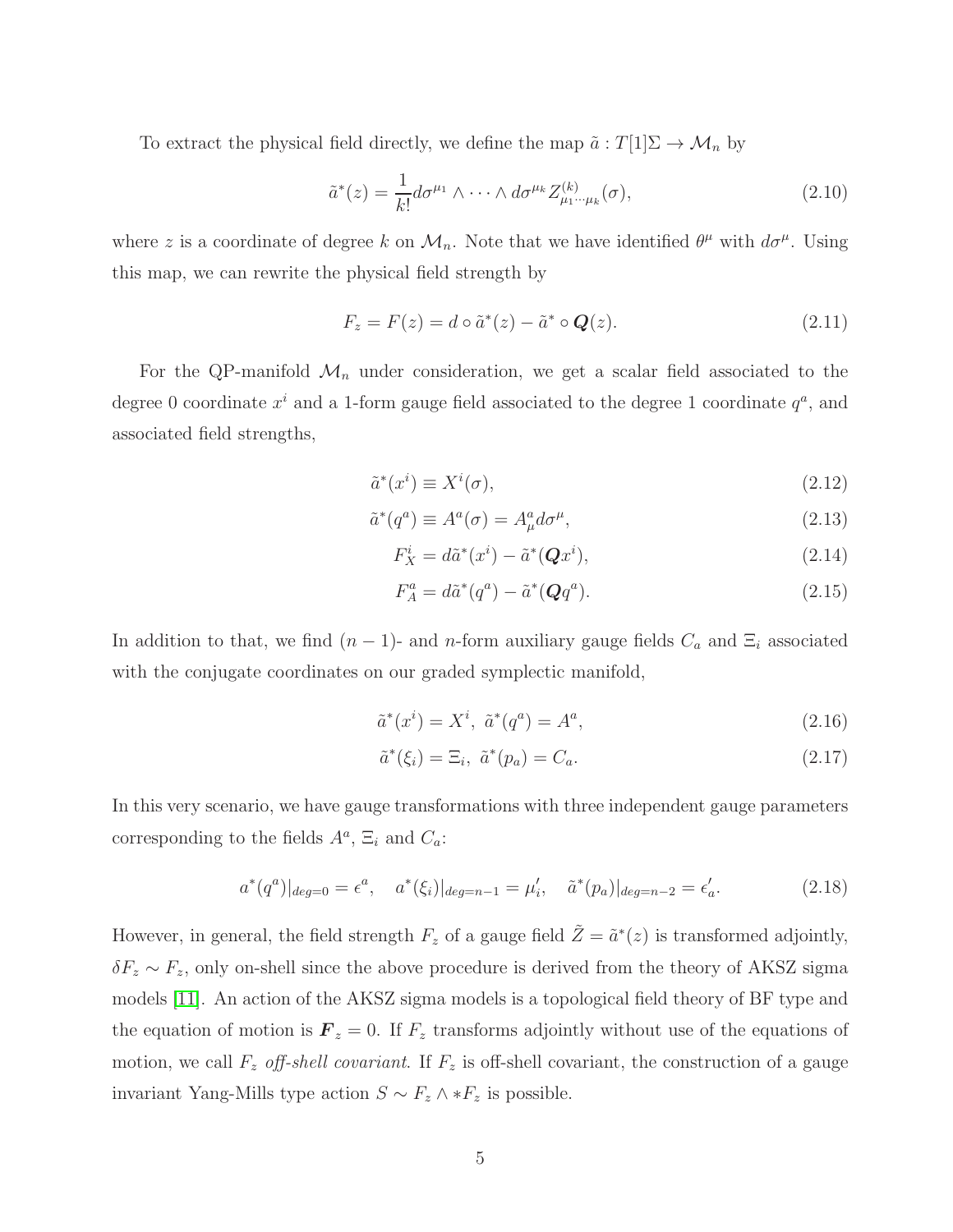The procedure to obtain off-shell covariant field strengths is as follows. First, we drop the auxiliary gauge fields  $(\Xi_i, C_a)$  and extra gauge degrees of freedom  $\mu'_i$  and  $\epsilon'_a$  by the projection  $\Xi_i = C_a = 0$ . Then, we deform the field strengths  $F_z$  and gauge symmetries  $\delta$  by adding deformation terms proportional to lower field strengths. Note that the algebra of the structure constants (or functions) is not deformed. Choosing proper coefficients for the deformation leads to off-shell covariantized field strengths without changing the original gauge symmetry algebra.

# 3 Hamiltonian functions

A Hamiltonian function  $\Theta$  on a general QP-manifold  $\mathcal{M}_n$  of degree n is of degree  $n+1$ . In this section, we examine the most general Hamiltonian function on  $\mathcal{M}_n$  by expanding it in conjugate coordinates  $(\xi_i, p_a)$ ,

$$
\Theta = \sum_{k} \Theta^{(k)},\tag{3.19}
$$

where  $\Theta^{(k)}$  is a k-th order function in  $(\xi_i, p_a)$ .

The following cases occur.

A)  $n \geq 4$ : Since the degrees of  $(\xi_i, p_a)$  are  $(n, n-1)$ , the degree of  $\Theta^{(k)}$  for  $k \geq 2$  is larger than 2n − 2. Therefore, if  $n \geq 4$ , then  $\Theta^{(k)} = 0$  for  $k \geq 2$  by degree counting, i.e. the general form of the Hamiltonian function is

$$
\Theta = \Theta^{(0)} + \Theta^{(1)}.\tag{3.20}
$$

B)  $n = 3$ : In this case,  $\Theta^{(k)} = 0$  for  $k \geq 3$  by degree counting. Therefore, the expansion stops at second order,

$$
\Theta = \Theta^{(0)} + \Theta^{(1)} + \Theta^{(2)}.
$$
\n(3.21)

this QP-manifold defines a Lie 3-algebroid structure on E, see [\[21\]](#page-23-4). Only for  $n \leq 3$  the Hamiltonian Θ provides freedom for deformations. We discuss case  $n = 3$  in detail in section [4.](#page-9-0)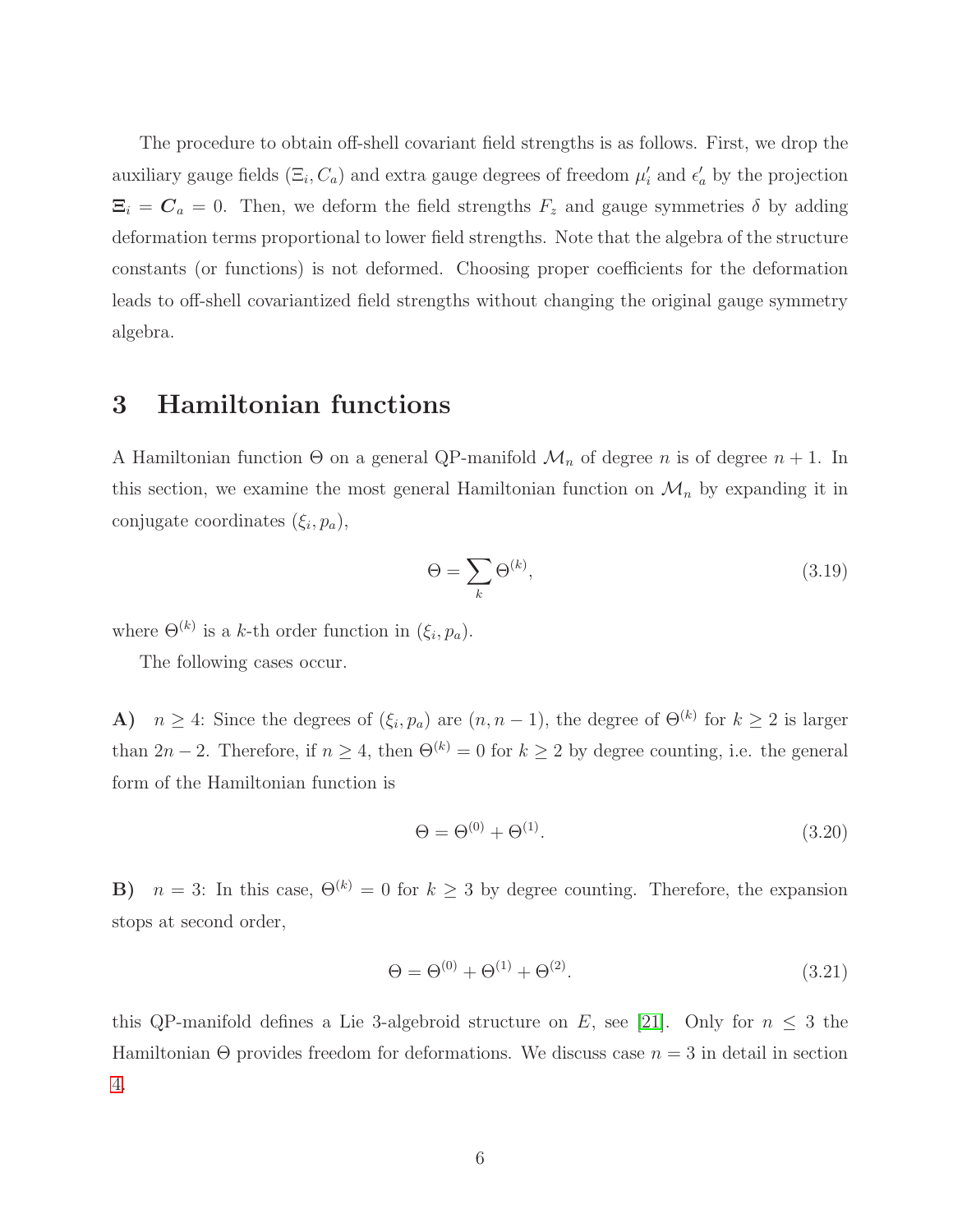C)  $n = 1, 2$ : The Hamiltonian  $\Theta$  contains more deformation terms. In the  $n = 2$  case, since  $(x^i, q^a, \xi_i, p_a)$  is of degree  $(0, 1, 2, 1)$ , the graded manifold is  $\mathcal{M}_2 = T^*[2]E[1]$ , and

$$
\Theta = \Theta^{(0)} + \Theta^{(1)} + \Theta^{(2)} + \Theta^{(3)}.
$$
\n(3.22)

Then, this defines a Courant algebroid on E [\[22,](#page-23-5) [23\]](#page-23-6).

For  $n = 1$ ,  $\Theta$  defines a Poisson structure on E.

# 3.1 Gauge fields and field strengths induced from Hamiltonian functions

First, the Hamiltonian function  $\Theta^{(1)}$  reproduces a Lie algebroid for general n. It contains the following terms,

$$
\Theta^{(1)} = \rho^i{}_a(x)\xi_i q^a + \frac{1}{2}f^c{}_{ab}(x)q^a q^b p_c,\tag{3.23}
$$

where  $\rho^i_{a}(x)$ ,  $f^c_{ab}(x)$  are structure functions depending on x.

Lie algebroid operations are given by the following derived brackets,

$$
[e_1, e_2] = -\{\{e_1, \Theta^{(1)}\}, e_2\},\tag{3.24}
$$

$$
\rho(e)f = \{\{e, \Theta^{(1)}\}, f\},\tag{3.25}
$$

where  $e, e_1, e_2 \in \Gamma(E)$  are sections of a Lie algebroid which is locally expressed by  $e = e^a(x)p_a$ and  $f \in C^{\infty}(M)$ .

For details and notation, see appendix A.

The classical master equation,  $\{\Theta^{(1)}, \Theta^{(1)}\} = 0$ , implies the following conditions on the structure constants,

$$
\rho^j{}_a \frac{\partial \rho^i{}_b}{\partial x^j} - \rho^j{}_b \frac{\partial \rho^i{}_a}{\partial x^j} + \rho^i{}_c f^c{}_{ab} = 0,\tag{3.26}
$$

$$
\rho^j\left[a\frac{\partial f^d{}_{bc}}{\partial x^j} + f^d{}_{e[a}f^e{}_{bc]} = 0.\right] \tag{3.27}
$$

The pullback  $a^*$  maps the four coordinates to superfields as follows,

$$
\mathbf{X}^i \equiv a^*(x^i), \ \mathbf{A}^a \equiv a^*(q^a), \tag{3.28}
$$

$$
\Xi_i \equiv a^*(\xi_i), \ \mathbf{C}_a \equiv a^*(p_a). \tag{3.29}
$$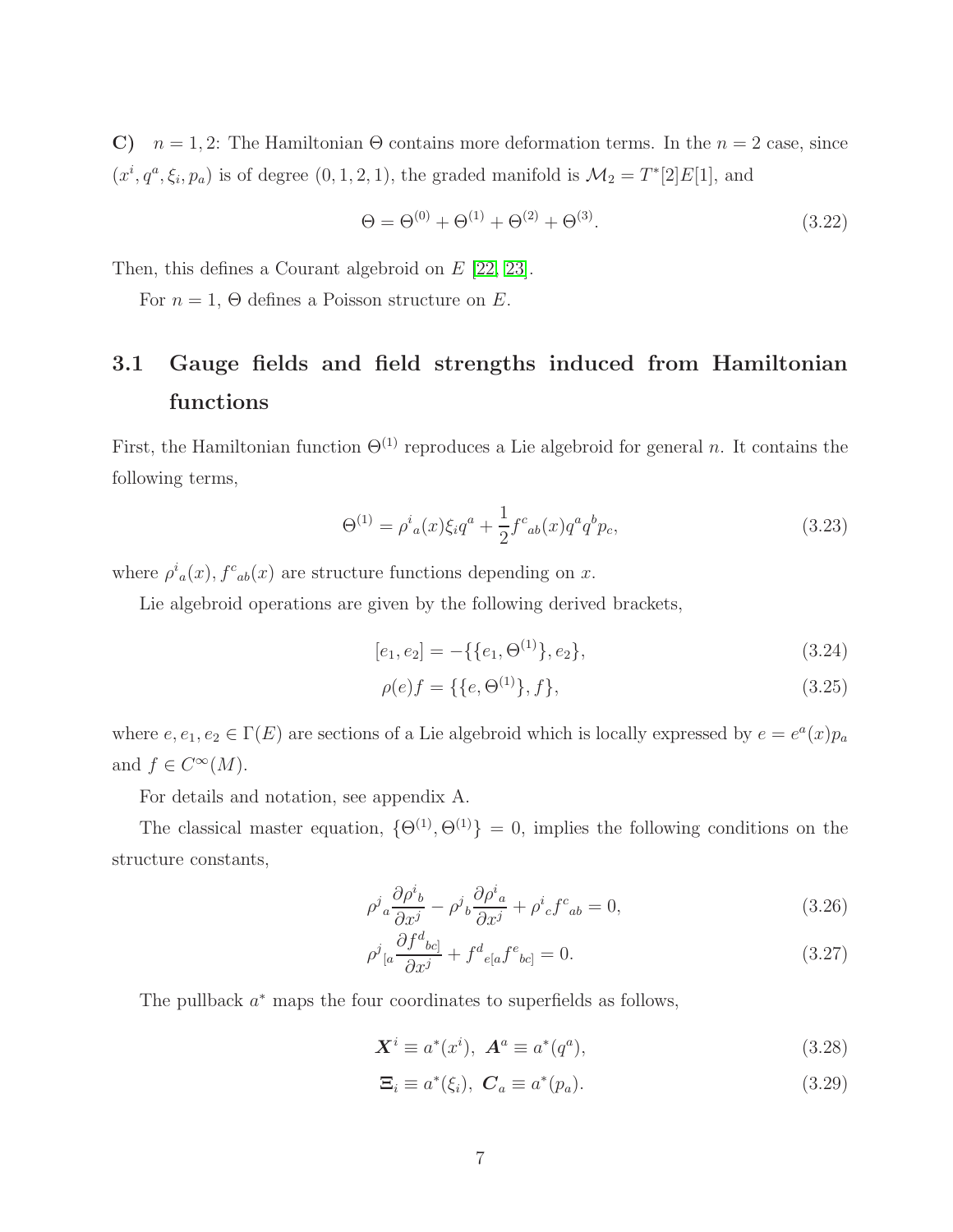The super field strengths are given by  $\boldsymbol{F}_Z = \boldsymbol{d}a^*(z) - a^*\boldsymbol{Q}(z)$ .

<span id="page-8-0"></span>
$$
\boldsymbol{F}_X^i = \boldsymbol{dx}^i - \rho^i{}_a(\boldsymbol{X})\boldsymbol{A}^a,\tag{3.30}
$$

<span id="page-8-1"></span>
$$
\boldsymbol{F}_A^a = \boldsymbol{d} \boldsymbol{A}^a + \frac{1}{2} f_{bc}^a(\boldsymbol{X}) \boldsymbol{A}^b \boldsymbol{A}^c,\tag{3.31}
$$

$$
\boldsymbol{F}_a^{(C)} = d\boldsymbol{C}_a + f_{ac}^b(\boldsymbol{X})\boldsymbol{C}_b\boldsymbol{A}^c - \rho^i{}_a(\boldsymbol{X})\boldsymbol{\Xi}_i,\tag{3.32}
$$

$$
\boldsymbol{F}_{i}^{(\Xi)} = d\Xi_{i} - \frac{1}{2} \frac{\partial f^{a}_{bc}}{\partial x^{i}} (\boldsymbol{X}) \boldsymbol{C}_{a} \boldsymbol{A}^{b} \boldsymbol{A}^{c} - \frac{\partial \rho^{j}_{a}}{\partial x^{i}} (\boldsymbol{X}) \Xi_{j} \boldsymbol{A}^{a}, \qquad (3.33)
$$

where  $\boldsymbol{F}^{(C)}$  and  $\boldsymbol{F}^{(\Xi)}$  are the super field strengths of C and  $\Xi$ , respectively. When we substitute the component expansions to  $(3.30)$ – $(3.33)$ , then the corresponding degree  $|z| + 1$ parts are the field strengths:

$$
F_X^i = dx^i - \rho^i{}_a(X)A^a,\tag{3.34}
$$

$$
F_A^a = dA^a + \frac{1}{2} f_{bc}^a(X) A^b A^c,
$$
\n(3.35)

$$
F_a^{(C)} = dC_a + f_{ac}^b(X)C_bA^c - \rho^i{}_a\Xi_i,
$$
\n(3.36)

$$
F_i^{(\Xi)} = d\Xi_i - \frac{1}{2} \frac{\partial f^a{}_{bc}}{\partial X^i}(X) C_a A^b A^c - \frac{\partial \rho^j{}_{a}}{\partial X^i}(X) \Xi_j A^a. \tag{3.37}
$$

The degree  $|z|$  parts of the component expansions of the super field strengths yield the gauge transformations,

$$
\delta X^i = -\rho^i{}_a(X)\epsilon^a,\tag{3.38}
$$

$$
\delta A^a = d\epsilon^a + f^a_{bc}(X) A^b \epsilon^c,\tag{3.39}
$$

$$
\delta C_a = d\epsilon'_a + f_{ac}^b(X)(\epsilon'_b \wedge A^c + C_b \wedge \epsilon^c) - \rho^i{}_a(X)\mu'_i,
$$
\n(3.40)

$$
\delta \Xi_i = d\mu'_i - \frac{1}{2} \frac{\partial f^a{}_{bc}}{\partial X^i} (X) (\epsilon'_a A^b A^c + 2C_a A^b \epsilon^c) - \frac{\partial \rho^j{}_{a}}{\partial X^i} (X) (\mu'_j A^a + \Xi_j \epsilon^a). \tag{3.41}
$$

The gauge transformations of the gauge field strengths are

$$
\delta F_X^i = \frac{\partial \rho^i}{\partial X^j} F_X^j \epsilon^a,\tag{3.42}
$$

$$
\delta F_A^a = -f_{bc}^a F_A^b \epsilon^c - \frac{\partial f^a{}_{bc}}{\partial X^j} F_X^j A^b \epsilon^c.
$$
\n(3.43)

In general,  $F_A^a$  is on-shell covariant.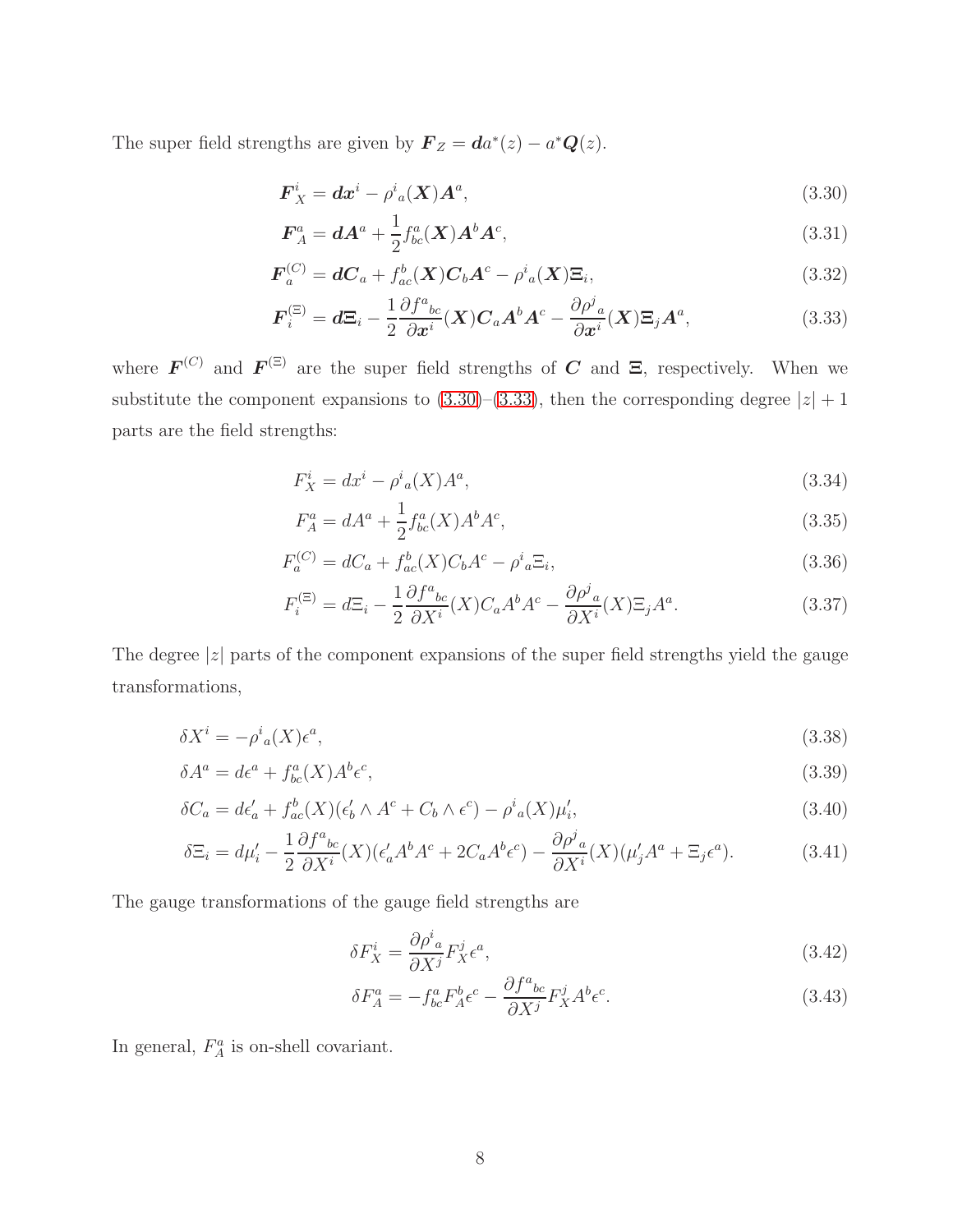# <span id="page-9-0"></span>4 Off-shell covariantization of 4d algebroid 1-form gauge theories

In the previous sections, we discussed the structure of the Hamiltonian and canonical transformations for general  $n$ . To make the discussion concrete, we take a field theory for the specific case  $n = 3$ , i.e.  $\mathcal{M}_3 = T^*[3]E[1]$ . In this case,  $\Theta^{(2)}$  can be included in the Hamiltonian function and we obtain interesting nontrivial examples.

First, we describe the structure of the Hamiltonians based on  $\mathcal{M}_3$ . Local coordinates are  $(x^i, q^a, \xi_i, p_a)$  of degree  $(0, 1, 3, 2)$ , respectively. Since  $\Theta$  is of degree 4, the Hamiltonian function is at most a second order function in  $(\xi_i, p_a)$ , by degree counting, and can be expanded as  $\Theta = \Theta^{(0)} + \Theta^{(1)} + \Theta^{(2)}$ . Therefore, the concrete expressions are

$$
\Theta^{(0)} = \frac{1}{4!} h_{abcd}(x) q^a q^b q^c q^d, \qquad (4.44)
$$

$$
\Theta^{(1)} = \frac{1}{2} f_{ab}^c(x) q^a q^b p_c + \rho^i{}_a(x) \xi_i q^a,\tag{4.45}
$$

$$
\Theta^{(2)} = \frac{1}{2} k^{ab}(x) p_a p_b,\tag{4.46}
$$

with additional structure functions  $h_{abcd}(x)$ ,  $f^c{}_{ab}(x)$ ,  $\rho^i{}_{a}(x)$  and  $k^{ab}(x)$ .

From the classical master equation,  $\{\Theta, \Theta\} = 0$ , we obtain the following identities,

$$
\rho^i{}_b k^{ba} = 0,\tag{4.47}
$$

$$
\rho^k{}_c \frac{\partial k^{ab}}{\partial x^k} + k^{da} f^b{}_{cd} + k^{db} f^a{}_{cd} = 0,\tag{4.48}
$$

$$
\rho^k{}_b \frac{\partial \rho^i{}_a}{\partial x^k} - \rho^k{}_a \frac{\partial \rho^i{}_b}{\partial x^k} + \rho^i{}_c f^c{}_{ab} = 0,\tag{4.49}
$$

$$
2\rho^{k}{}_{[d}\frac{\partial f^{a}{}_{bc]}}{\partial x^{k}} + k^{ae}h_{bcde} - 2f^{a}{}_{e[b}f^{e}{}_{cd]} = 0, \qquad (4.50)
$$

$$
2\rho^{k}{}_{[a}\frac{\partial h_{bcde}}{\partial x^{k}} + \rho^{f}{}_{[ab}h_{cde]f} = 0, \qquad (4.51)
$$

which define a Lie 3-algebroid [\[21\]](#page-23-4).

Based on the general theory that we explained in the beginning, we consider the restriction of the 4-dimensional theory. The pullback  $a^*$  maps the four coordinates to superfields as follows,

$$
\mathbf{X}^i \equiv a^*(x^i), \ \mathbf{A}^a \equiv a^*(q^a), \tag{4.52}
$$

$$
\Xi_i \equiv a^*(\xi_i), \ C_a \equiv a^*(p_a), \tag{4.53}
$$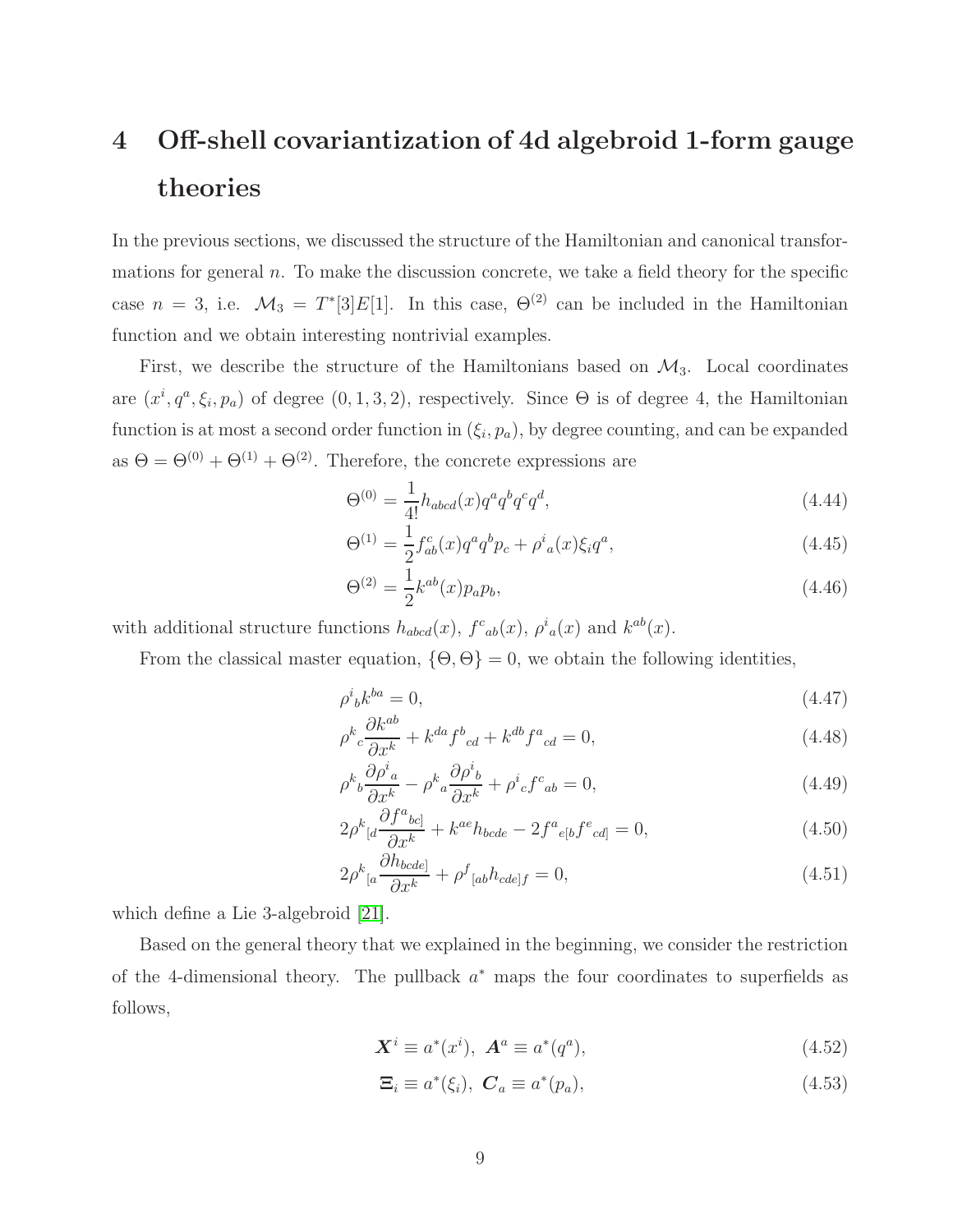where  $(x, A, \Xi, C)$  are of degree  $(0, 1, 3, 2)$ . The super field strengths are given by

<span id="page-10-0"></span>
$$
\boldsymbol{F}_X^i = \boldsymbol{dx}^i - \rho^i{}_a(\boldsymbol{X})\boldsymbol{A}^a,\tag{4.54}
$$

$$
\boldsymbol{F}_A^a = \boldsymbol{d} \boldsymbol{A}^a + \frac{1}{2} f_{bc}^a(\boldsymbol{X}) \boldsymbol{A}^b \boldsymbol{A}^c + k^{ab}(\boldsymbol{X}) \boldsymbol{C}_b, \tag{4.55}
$$

$$
\boldsymbol{F}_a^{(C)} = d\boldsymbol{C}_a + f_{ac}^b(\boldsymbol{X})\boldsymbol{C}_b\boldsymbol{A}^c - \rho^i{}_a\boldsymbol{\Xi}_i + \frac{1}{3!}h_{abcd}(\boldsymbol{X})\boldsymbol{A}^b\boldsymbol{A}^c\boldsymbol{A}^d,\tag{4.56}
$$

<span id="page-10-1"></span>
$$
\boldsymbol{F}_{i}^{(\Xi)} = d\Xi_{i} - \frac{1}{2} \frac{\partial f^{a}{}_{bc}}{\partial \boldsymbol{X}^{i}} (\boldsymbol{X}) \boldsymbol{C}_{a} \boldsymbol{A}^{b} \boldsymbol{A}^{c} - \frac{\partial \rho^{j}{}_{a}}{\partial \boldsymbol{X}^{i}} (\boldsymbol{X}) \Xi_{j} \boldsymbol{A}^{a} - \frac{1}{2} \frac{\partial k^{ab}}{\partial \boldsymbol{X}^{i}} (\boldsymbol{X}) \boldsymbol{C}_{a} \boldsymbol{C}_{b} + \frac{1}{4!} \frac{\partial h_{abcd}}{\partial \boldsymbol{X}^{i}} (\boldsymbol{X}) \boldsymbol{A}^{a} \boldsymbol{A}^{b} \boldsymbol{A}^{c} \boldsymbol{A}^{d},
$$
(4.57)

where  $\boldsymbol{F}^{(C)}$  and  $\boldsymbol{F}^{(\Xi)}$  are the super field strengths of C and  $\Xi$ , respectively. When we substitute the component expansions to  $(4.54)$ – $(4.57)$ , then the corresponding degree  $|z|+1$ parts are the field strengths:

$$
F_X^i = dX^i - \rho^i{}_a(X)A^a,\tag{4.58}
$$

$$
F_A^a = dA^a + \frac{1}{2} f_{bc}^a(X) A^b \wedge A^c + k^{ab}(X) C_b,
$$
\n(4.59)

$$
F_a^{(C)} = dC_a + f_{ac}^b(X)C_b \wedge A^c - \rho^i{}_a(X)\Xi_i + \frac{1}{3!}h_{abcd}(X)A^b \wedge A^c \wedge A^d,\tag{4.60}
$$

$$
F_i^{(\Xi)} = d\Xi_i - \frac{1}{2} \frac{\partial f^a{}_{bc}}{\partial X^i} (X) C_a \wedge A^b \wedge A^c - \frac{\partial \rho^j{}_{a}}{\partial X^i} (X) \Xi_j \wedge A^a - \frac{1}{2} \frac{\partial k^{ab}}{\partial X^i} (X) C_a \wedge C_b
$$
  
+ 
$$
\frac{1}{4!} \frac{\partial h_{abcd}}{\partial X^i} (X) A^a \wedge A^b \wedge A^c \wedge A^d.
$$
 (4.61)

The degree  $|z|$  parts of the component expansions of the super field strengths yield the gauge transformations,

$$
\delta X^i = -\rho^i{}_a(X)\epsilon^a,\tag{4.62}
$$

$$
\delta A^a = d\epsilon^a + f^a_{bc}(X)A^b\epsilon^c + k^{ab}(X)\epsilon'_b,
$$
\n(4.63)

$$
\delta C_a = d\epsilon'_a + f_{ac}^b(X)(\epsilon'_b \wedge A^c + C_b \wedge \epsilon^c) - \rho^i{}_a(X)\mu'_i + \frac{1}{2}h_{abcd}(X)A^b \wedge A^c\epsilon^d,\tag{4.64}
$$

$$
\delta \Xi_i = d\mu'_i - \frac{1}{2} \frac{\partial f^a{}_{bc}}{\partial X^i} (X) (\epsilon'_a \wedge A^b \wedge A^c + 2C_a \wedge A^b \epsilon^c) - \frac{\partial \rho^j{}_{a}}{\partial X^i} (X) (\mu'_j \wedge A^a + \Xi_j \epsilon^a) - \frac{\partial k^{ab}}{\partial X^i} (X) C_a \wedge \epsilon'_b + \frac{1}{3!} \frac{\partial h_{abcd}}{\partial X^i} (X) A^a \wedge A^b \wedge A^c \epsilon^d.
$$
\n(4.65)

The gauge transformations of the field strengths are

$$
\delta F_X^i = \frac{\partial \rho^i}{\partial X^j} F_X^j \epsilon^a,\tag{4.66}
$$

<span id="page-10-2"></span>
$$
\delta F_A^a = -f_{bc}^a F_A^b \epsilon^c - \frac{\partial k^{ab}}{\partial X^j} F_X^j \wedge \epsilon_b' - \frac{\partial f^a{}_{bc}}{\partial X^j} F_X^j \wedge A^b \epsilon^c.
$$
\n(4.67)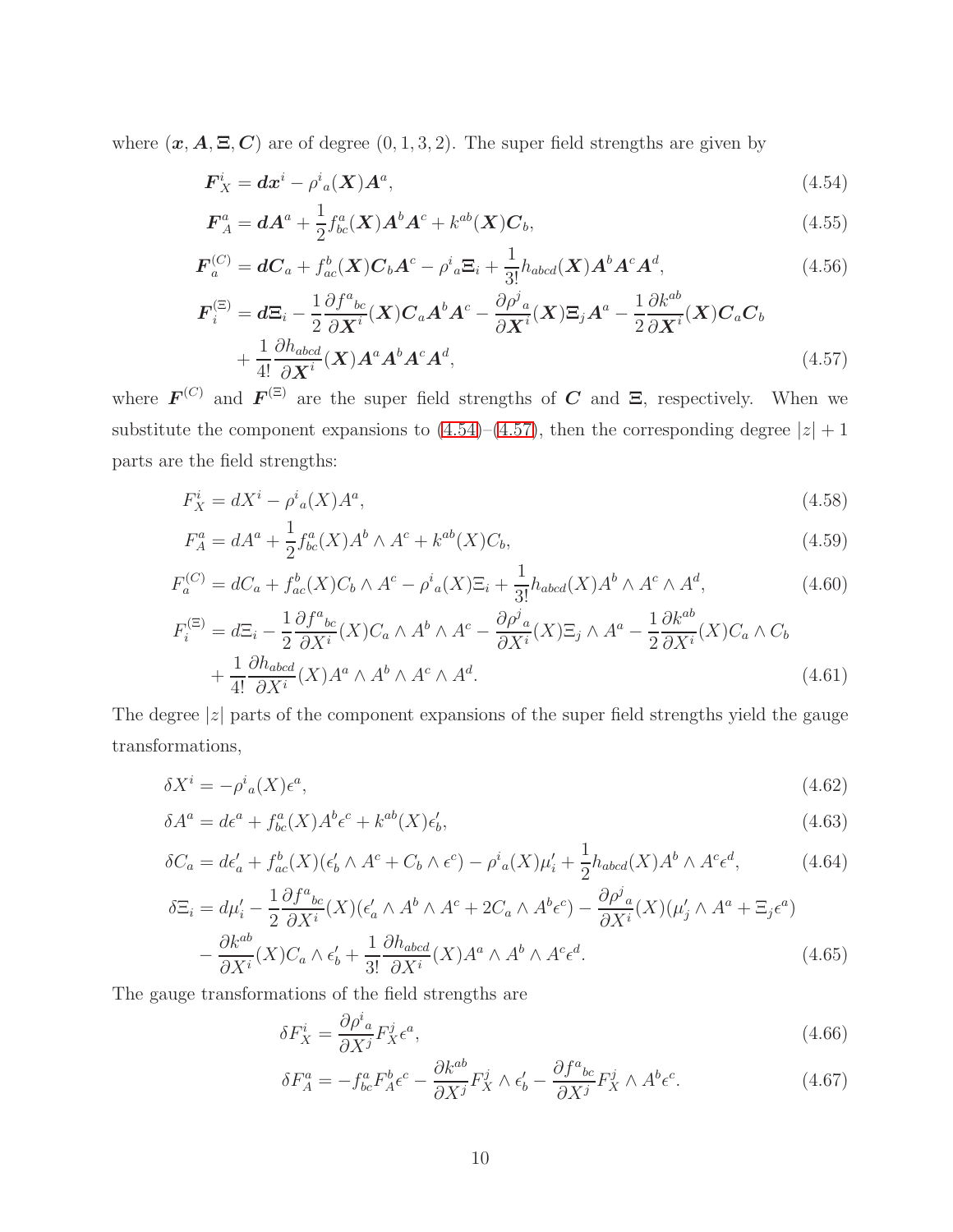One recognizes from [\(4.67\)](#page-10-2), that  $F_A^a$  does not transform off-shell covariantly unless  $k^{ab}(X)$ and  $f^a{}_{bc}(X)$  are constants.

We seek nontrivial deformations of gauge transformations and field strengths, that lead to off-shell covariant gauge structures. This is done by adding terms to the field strengths and gauge transformations using the fundamental fields and lower form field strengths. Before introducing deformation terms, the auxiliary gauge fields are projected out by imposing  $\Xi_i$  $C_a = 0.$ 

By form degree counting, we assume the following structure of deformations of the field strengths in terms of  $X^i$  and  $A^a$ ,

$$
\hat{F}_X^i = F_X^i = dX^i - \rho^i{}_a(X)A^a,
$$
\n
$$
\hat{F}_A^a = F_A^a|_{C_0} + K^a(X)F_X^j \wedge A^c + L^a((X)F_X^i \wedge F_X^j).
$$
\n(4.68)

$$
I_A^a = F_A^a|_{C_a=0} + K_{cj}^a(X)F_X^j \wedge A^c + L_{ij}^a(X)F_X^i \wedge F_X^j
$$
  
=  $dA^a + \frac{1}{2}f_{bc}^a(X)A^b \wedge A^c + K_{cj}^a(X)F_X^j \wedge A^c + L_{ij}^a(X)F_X^i \wedge F_X^j,$  (4.69)

where  $K^a_{ci}(X)$  and  $L^a_{ij}(X)$  are functions. The gauge transformations of  $(X^i, A^a)$  should be of the following form,

<span id="page-11-2"></span><span id="page-11-1"></span><span id="page-11-0"></span>
$$
\hat{\delta}X^i = \delta X^i = -\rho^i{}_a(X)\hat{\epsilon}^a,\tag{4.70}
$$

$$
\hat{\delta}A^a = \delta A^a + N^a_{ci}(X)F_X^i \hat{\epsilon}^c
$$
  
=  $d\hat{\epsilon}^a + f^a_{bc}(X)A^b \hat{\epsilon}^c + N^a_{ci}(X)F_X^i \hat{\epsilon}^c,$  (4.71)

where  $N_{ci}^{a}(X)$  is a function.

Let us compute the gauge transformations of  $(4.68)$  and  $(4.69)$  using  $(4.70)$  and  $(4.71)$ . Employing the Bianchi identities derived from [\(2.8\)](#page-4-1),

<span id="page-11-5"></span><span id="page-11-4"></span><span id="page-11-3"></span>
$$
dF_X^i = \frac{\partial \rho^i}{\partial X^j} F_X^j A^a + \rho^i{}_a F_A^a,\tag{4.72}
$$

we can compute  $\hat{\delta}F_A^a$ . The requirement that the coefficients of  $F_X^i d\hat{\epsilon}^b$ ,  $F_X^i \wedge A^a \hat{\epsilon}^b$ ,  $F_X^i \wedge A^a \hat{\epsilon}^b$ and  $F_X^i \wedge F_X^j \hat{e}^b$  in  $\hat{\delta} F_A^a$  vanish gives relations among K, L and N,

$$
N_{bi}^a = K_{bi}^a,\tag{4.73}
$$

$$
\frac{\partial f^{a}_{bc}}{\partial x^{i}} + f^{a}_{db} K^{d}_{ci} + K^{a}_{di} f^{d}_{bc} - \frac{\partial N^{a}_{ci}}{\partial x^{j}} \rho^{j}_{b} + \frac{\partial K^{a}_{bi}}{\partial x^{j}} \rho^{j}_{c} - N^{a}_{cj} \frac{\partial \rho^{j}_{b}}{\partial x^{i}} + K^{a}_{bj} \frac{\partial \rho^{j}_{c}}{\partial x^{i}} = f^{a}_{dc} K^{d}_{bi}, \quad (4.74)
$$

$$
\frac{1}{2}\frac{\partial N_{cj}^a}{\partial x^i} + \frac{1}{2}K_{bi}^a N_{cj}^b + L_{ki}^a \frac{\partial \rho^k}{\partial x^j} - (i \leftrightarrow j) = f^a{}_{bc} L_{ij}^b - \frac{\partial L_{ij}^a}{\partial x^k} \rho^k{}_c.
$$
\n(4.75)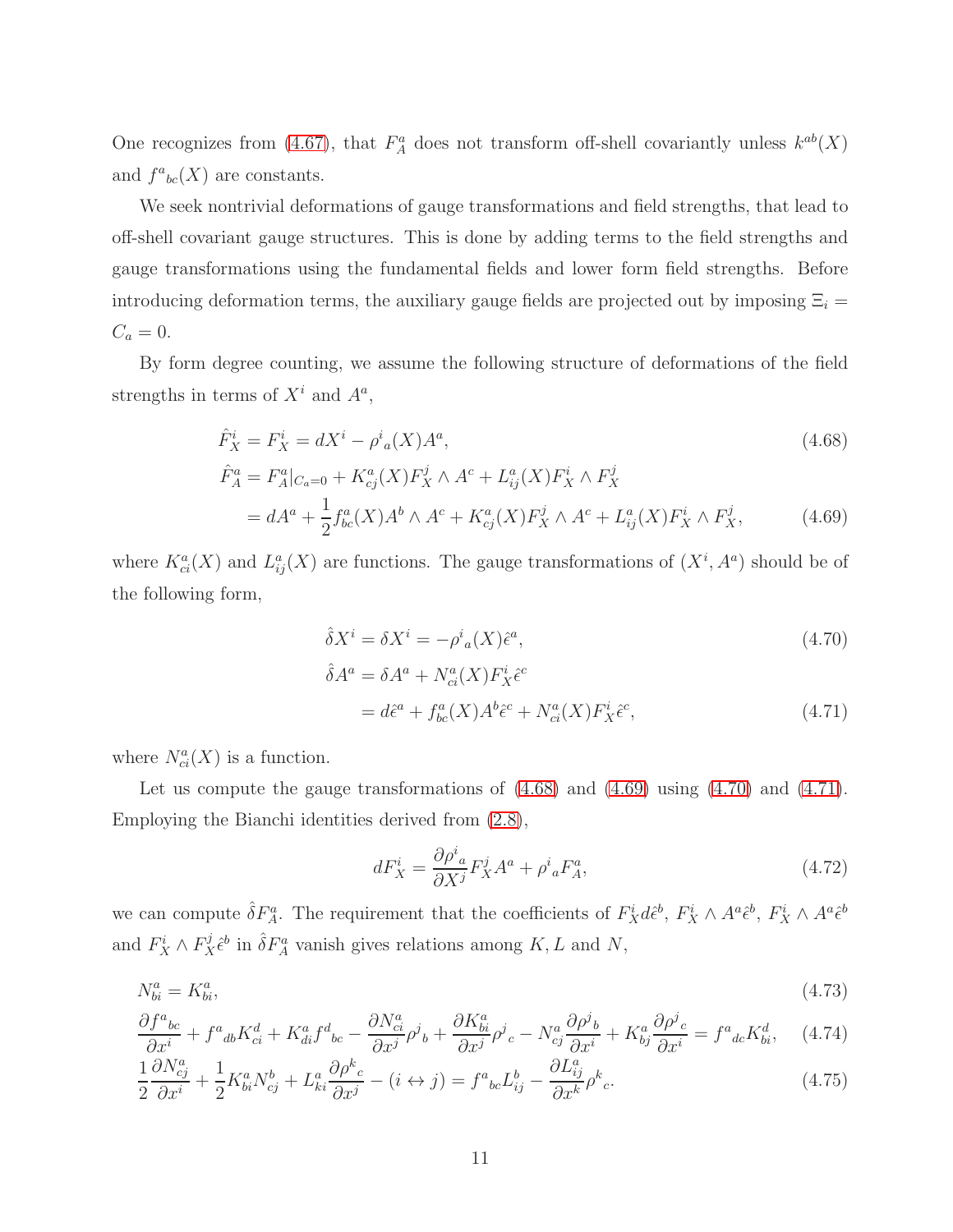Under these conditions the field strength is off-shell covariant,

$$
\hat{\delta}\hat{F}_A^a = -(f^a{}_{bc} + N^a_{ci}\rho^i{}_b)\hat{F}_A^b \hat{\epsilon}^c.
$$
\n(4.76)

### 4.1 Examples

#### 4.1.1 Stückelberg formalism

First, we consider a trivial example to show that this formalism is a generalization of a known formalism. The starting point is the QP-manifold  $\mathcal{M}_3 = T^*[3]E[1]$ , where  $E = TM$  is a tangent bundle. We take

$$
f^{a}_{bc} = k^{ab}(x) = h_{abcd} = 0,
$$
  

$$
\rho^{i}_{a} = m\delta^{i}_{a} = \text{constant},
$$

where  $i$  and  $a$  run over the same index range. Then, the Hamiltonian function is

$$
\Theta = m\xi_a q^a,\tag{4.77}
$$

which trivially satisfies the classical master equation,  $\{\Theta, \Theta\} = 0$ . The resulting field strengths are

$$
F_X^a = dX^a - mA^a,\tag{4.78}
$$

$$
F_A^a = dA^a,\tag{4.79}
$$

$$
F_a^{(C)} = dC_a + m\Xi_a,\tag{4.80}
$$

$$
F_a^{(\Xi)} = d\Xi_a. \tag{4.81}
$$

The gauge transformations of the gauge fields are

$$
\delta X^a = -m\epsilon^a,\tag{4.82}
$$

$$
\delta A^a = d\epsilon^a,\tag{4.83}
$$

$$
\delta C_a = d\epsilon'_a + m\mu'_a,\tag{4.84}
$$

$$
\delta \Xi_a = d\mu'_a. \tag{4.85}
$$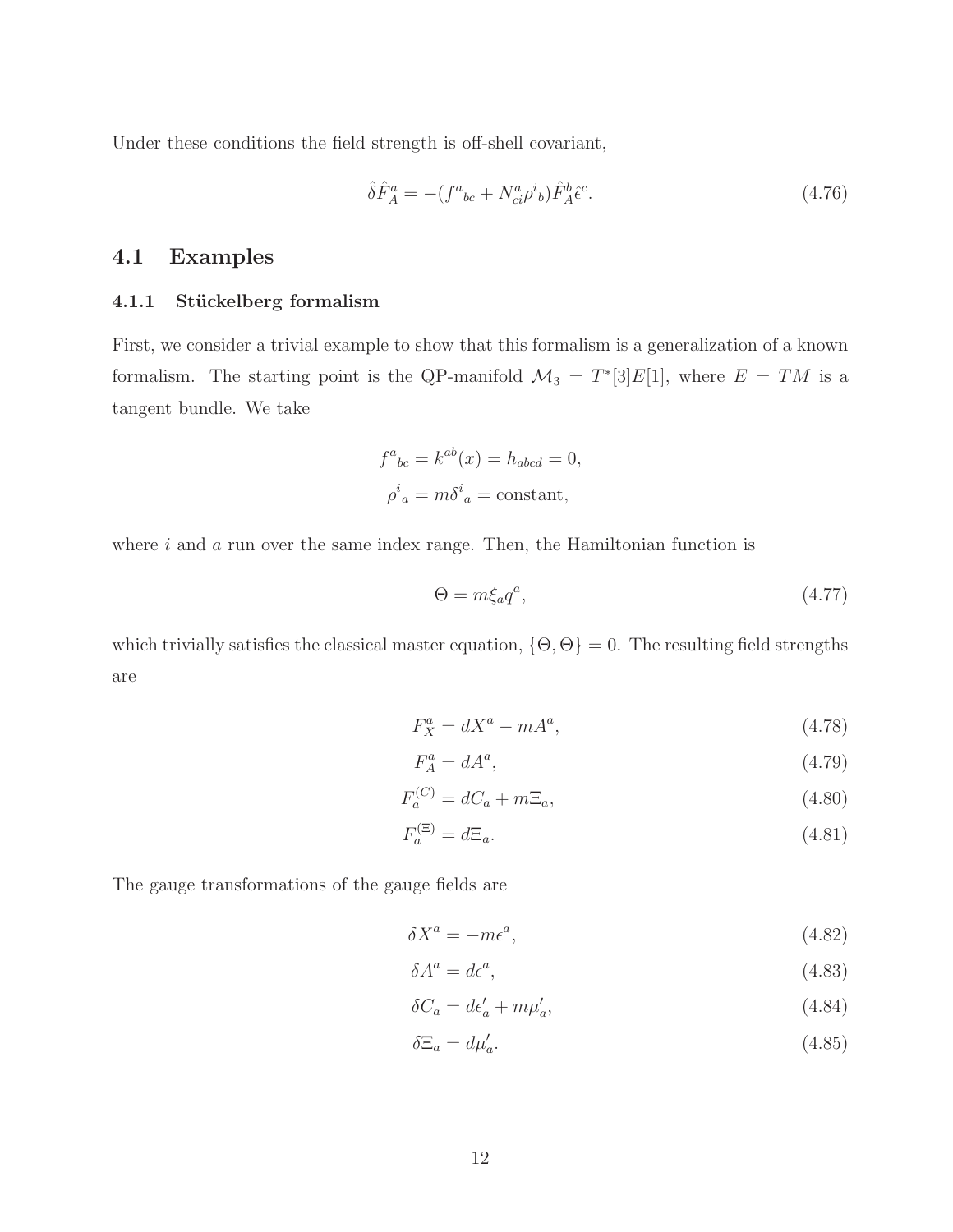From these equations, the gauge transformations of the field strengths are trivially covariant,

$$
\delta F_X^a = 0,\tag{4.86}
$$

$$
\delta F_A^a = 0.\tag{4.87}
$$

The gauge invariant action,

$$
S = \int \text{tr}(F_A \wedge *F_A) + \text{tr}(F_X \wedge *F_X)
$$
  
= 
$$
\int F_{A\mu\nu} F_A^{\mu\nu} + (\partial_\mu X^a - mA_\mu^a)(\partial^\mu X^a - mA^{\mu a}).
$$
 (4.88)

is the so-called Stückelberg formalism of the massive vector field  $A^a_\mu$ . We conclude that our formalism provides a nonlinear generalization of the Stückelberg formalism.

#### 4.1.2 Nonabelian gauged nonlinear sigma models

We list a simple but nontrivial example, taking again  $\mathcal{M}_3$  as a starting point. Let the structure constants be

$$
f^{a}_{bc}
$$
 = constant,  $\rho^{i}_{a} = h_{abcd} = 0$ ,  $k^{ab}(x) =$ arbitrary.

Then, the Hamiltonian function is

$$
\Theta = \frac{1}{2} f^a{}_{bc} q^b q^c p_a + \frac{1}{2} k^{ab}(x) p_a p_b. \tag{4.89}
$$

The resulting field strengths are

$$
F_X^i = dX^i,\tag{4.90}
$$

$$
F_A^a = dA^a + \frac{1}{2} f^a{}_{bc} A^b A^c + k^{ab} C_b,
$$
\n(4.91)

$$
F_a^{(C)} = dC_a + f^b{}_{ac} A^c \wedge C_b, \tag{4.92}
$$

$$
F_i^{(\Xi)} = d\Xi_i - \frac{1}{2} \frac{\partial k^{ab}}{\partial X^i}(X) C_a \wedge C_b.
$$
\n(4.93)

The gauge transformations of the gauge fields are

$$
\delta X^i = 0,\tag{4.94}
$$

$$
\delta A^a = d\epsilon^a + f^a{}_{bc} A^b \epsilon^c + k^{ab}(X) \epsilon'_b,\tag{4.95}
$$

$$
\delta C_a = d\epsilon'_a + f^b{}_{ac}(A^c \wedge \epsilon'_b + \epsilon^c C_b),\tag{4.96}
$$

$$
\delta \Xi_i = d\mu'_i - \frac{\partial k^{ao}}{\partial X^i}(X) C_a \wedge \epsilon'_b. \tag{4.97}
$$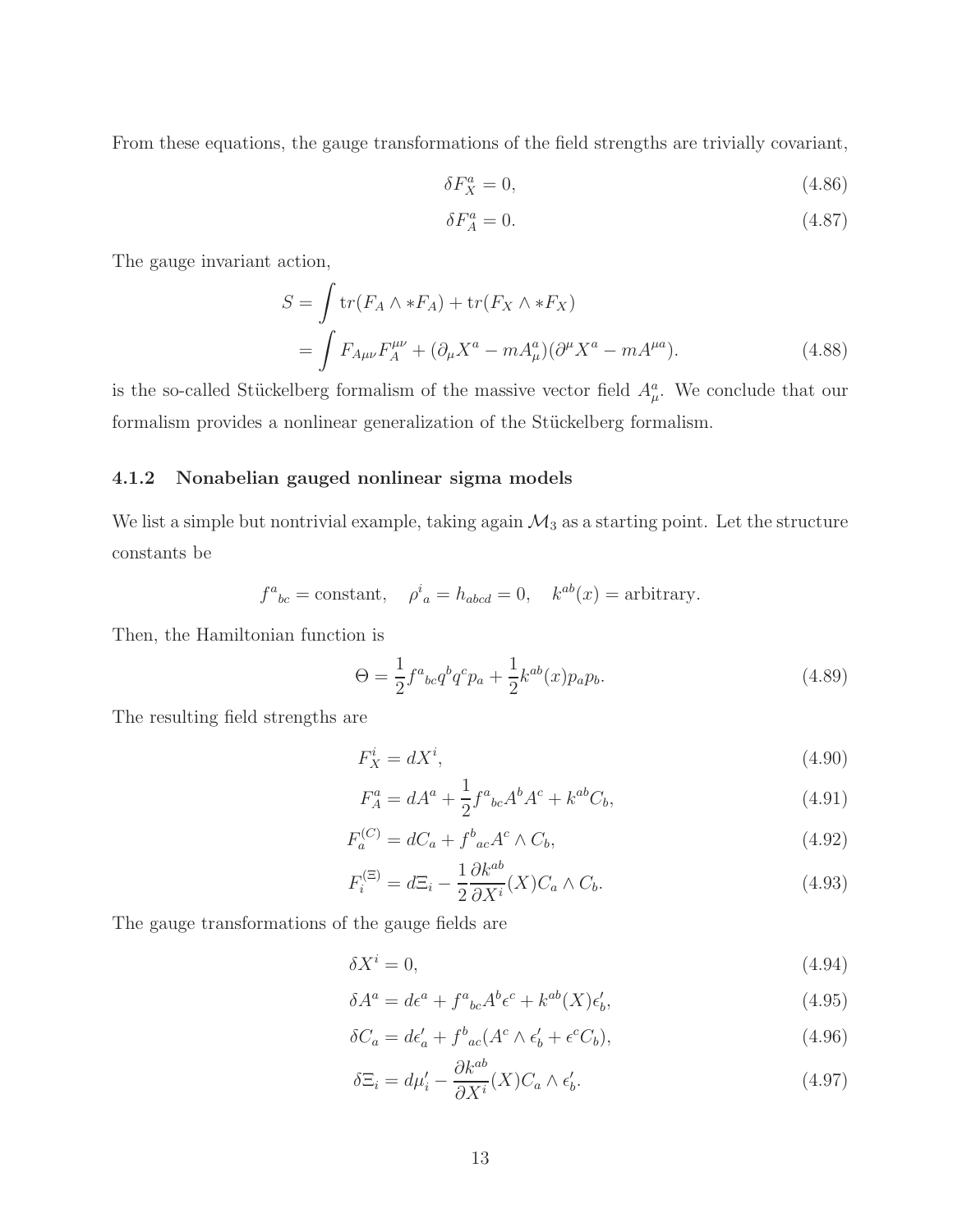Using these equations, we compute the gauge transformations of the field strengths as

$$
\delta F_X^i = 0,\tag{4.98}
$$

$$
\delta F_A^a = -f^a{}_{bc} F_A^b \epsilon^c - \frac{\partial k^{ab}}{\partial X^j} F_X^j \wedge \epsilon_b'.
$$
\n(4.99)

The gauge transformation of  $F_A^a$  is not off-shell covariant.

Let us apply our formalism to this system. A solution of  $(4.73)$ – $(4.75)$  in this example is

$$
K_{bi}^a = N_{bi}^a = \delta^a{}_b \frac{\partial w}{\partial x^i}(x), \quad L_{ij}^a = 0,
$$
\n(4.100)

where  $w(x)$  is an arbitrary function. The covariantized field strengths and gauge transformations are computed as

$$
\hat{F}_X^i = F_X^i = dX^i,\tag{4.101}
$$

$$
\hat{F}_A^a = dA^a + \frac{1}{2} f^a{}_{bc} A^b A^c + \frac{\partial w}{\partial X^i} F_X^i \wedge A^a,\tag{4.102}
$$

$$
\hat{\delta}A^{a} = d\hat{\epsilon}^{a} + f^{a}_{bc}A^{b}\hat{\epsilon}^{c} + \frac{\partial w}{\partial X^{i}}F_{X}^{i}\hat{\epsilon}^{a},\tag{4.103}
$$

$$
\hat{\delta}X^i = 0.\tag{4.104}
$$

Finally, we obtain

$$
\hat{\delta}F_X^i = 0,\tag{4.105}
$$

$$
\hat{\delta}\hat{F}_A^a = -f^a{}_{bc}\hat{F}_A^b\hat{\epsilon}^c. \tag{4.106}
$$

Assume that  $M$  is 1-dimensional. Then, we drop the index  $i$  and take

$$
K^a{}_b = N^a{}_b = \frac{\delta^a{}_b}{x},\tag{4.107}
$$

which yields

$$
F_X = dX,\tag{4.108}
$$

$$
\hat{F}_A^a = dA^a + \frac{1}{2} f^a{}_{bc} A^b A^c + \frac{1}{X} F_X \wedge A^a,\tag{4.109}
$$

$$
\hat{\delta}A^a = d\hat{\epsilon}^a + f^a_{bc}A^b\hat{\epsilon}^c + \frac{1}{X}F_X\hat{\epsilon}^a,\tag{4.110}
$$

$$
\hat{\delta}X = 0.\tag{4.111}
$$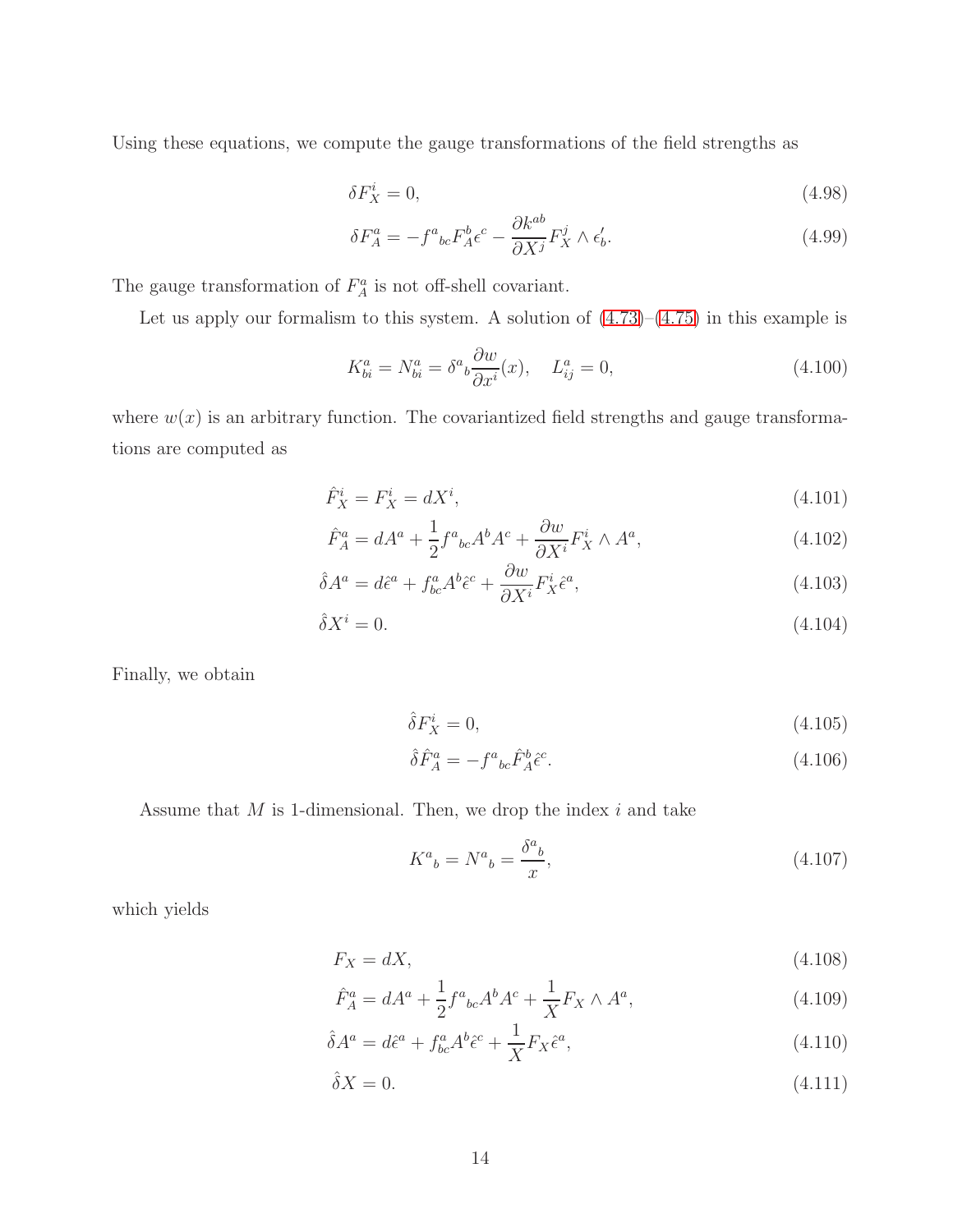By the redefinition of  $x$  via

$$
\varphi = \log |X|,\tag{4.112}
$$

the equations can be rewritten in a nonsingular form,

$$
F_x = e^{\varphi} d\varphi,\tag{4.113}
$$

$$
\hat{F}_A^a = dA^a + \frac{1}{2} f^a{}_{bc} A^b A^c + d\varphi \wedge A^a,\tag{4.114}
$$

$$
\hat{\delta}A^a = d\hat{\epsilon}^a + f^a_{bc}A^b\hat{\epsilon}^c + d\varphi\hat{\epsilon}^a,\tag{4.115}
$$

$$
\hat{\delta}\varphi = 0.\tag{4.116}
$$

#### 4.1.3 Kotov-Strobl model

As third example we formulate the model proposed in [\[4\]](#page-21-3).

Here, we consider a QP-manifold of degree two,  $\mathcal{M}_2 = T^*[2]E[1]$ , in order to demonstrate the covariantization procedure for the Kotov-Strobl model. Note that the resulting gauge theory is not restricted to any dimension. The local coordinates of  $\mathcal{M}_2$  are denoted by  $(x^i, \xi_i, q^a)$ of degree  $(0, 2, 1)$ . The fiber coordinates of  $E[1]$  and  $E^*[1]$  are identified by introducing a fiber metric  $\lambda_{ab}$ <sup>[9](#page-15-0)</sup>. The graded symplectic form is defined by

$$
\omega = \delta x^i \wedge \delta \xi_i + \frac{1}{2} \lambda_{ab}(x) \delta q^a \wedge \delta q^b. \tag{4.117}
$$

The most general form of the Hamiltonian is given by

$$
\Theta = \rho^i{}_a(x)\xi_i q^a + \frac{1}{3!}h_{abc}(x)q^a q^b q^c.
$$
\n(4.118)

In order to construct the Kotov-Strobl model, we take M be a 2-dimensional manifold and  $E$  a vector bundle over  $M$  with 1-dimensional fiber. Let us denote the local coordinates of  $\mathcal{M}_2$  by  $(x, y) := (x^1, x^2), (\xi, \eta) := (\xi_1, \xi_2)$  and  $q := q^1$  and take the following Hamiltonian function,

$$
\Theta = -e^{-\frac{\lambda}{2}xy}\eta q,\tag{4.119}
$$

<span id="page-15-0"></span><sup>&</sup>lt;sup>9</sup>We can use the fiber coordinates  $(q^a, p_a)$  of  $E[1]$  and  $E^*[1]$ .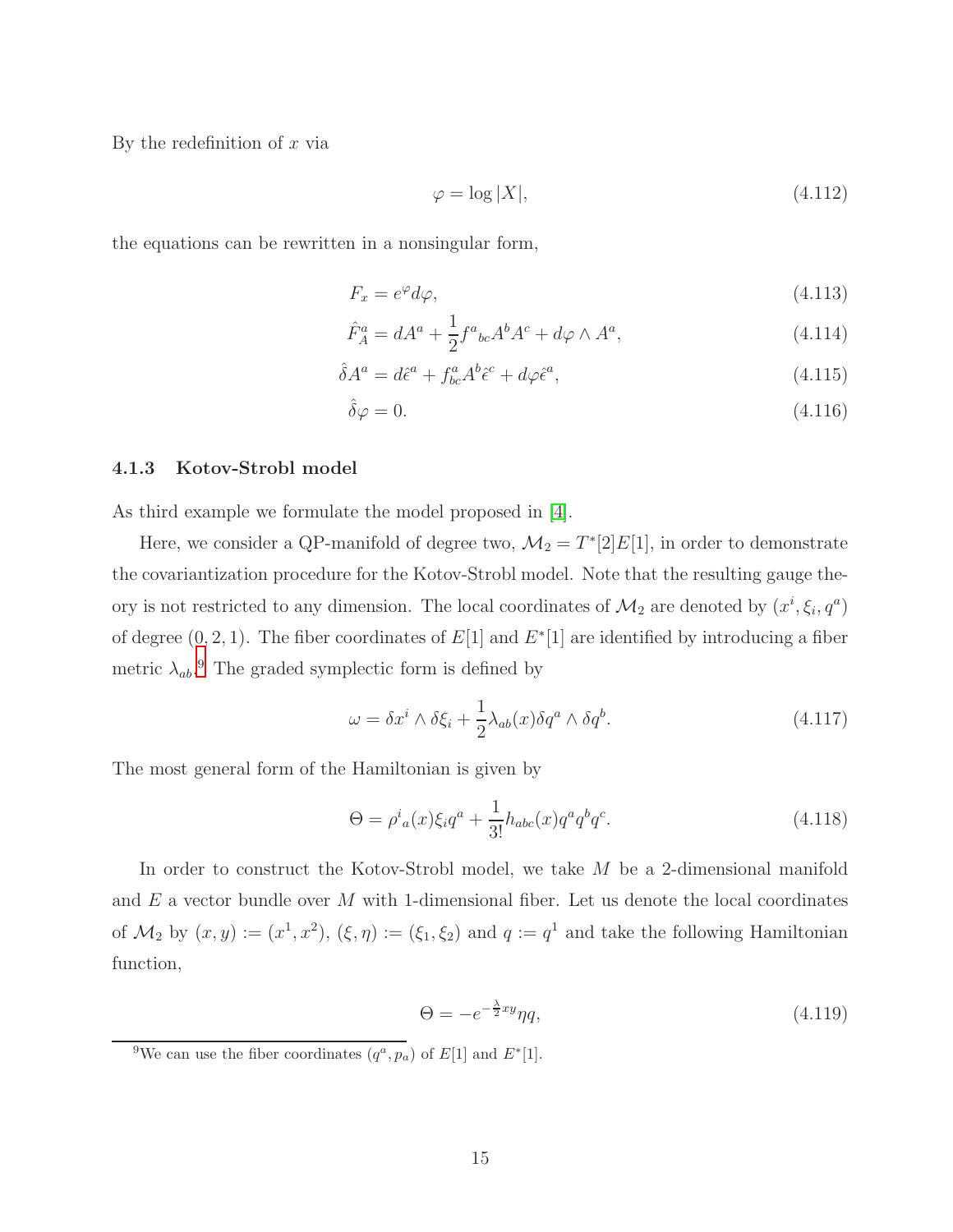where  $\lambda$  is a constant. That corresponds to choosing

$$
h_{abc} = 0, \ \lambda_{11} = 1,
$$
  

$$
\rho^1 = 0, \ \rho^2 = e^{-\frac{\lambda}{2}xy}.
$$

The associated superfields are defined as

$$
\mathbf{x} \equiv a^*(x), \ \mathbf{y} \equiv a^*(y),
$$

$$
\mathbf{A} \equiv a^*(q),
$$

$$
\mathbf{\Xi} \equiv a^*(\xi), \ \mathbf{H} \equiv a^*(\eta).
$$

Using the formulas  $(2.11)$  and  $(2.9)$ , we obtain the following field strengths,

$$
F_X = dX,\tag{4.120}
$$

$$
F_Y = dY - e^{-\frac{\lambda}{2}XY}A,\tag{4.121}
$$

$$
F_A = dA + e^{-\frac{\lambda}{2}XY}H,\tag{4.122}
$$

$$
F_{\Xi} = d\Xi - \frac{\lambda}{2} Y e^{-\frac{\lambda}{2} XY} H A,\tag{4.123}
$$

$$
F_H = dH - \frac{\lambda}{2} X e^{-\frac{\lambda}{2} XY} H A,\tag{4.124}
$$

and gauge transformations of the gauge fields,

$$
\delta X = 0,\tag{4.125}
$$

$$
\delta Y = -e^{-\frac{\lambda}{2}XY}\epsilon,\tag{4.126}
$$

$$
\delta A = d\epsilon + e^{-\frac{\lambda}{2}XY}\mu_2',\tag{4.127}
$$

$$
\delta \Xi = d\mu'_1 - \frac{\lambda}{2} Y e^{-\frac{\lambda}{2}XY} (\mu'_2 A + H\epsilon), \tag{4.128}
$$

$$
\delta H = d\mu_2' - \frac{\lambda}{2} X e^{-\frac{\lambda}{2} XY} (\mu_2' A + H \epsilon). \tag{4.129}
$$

Here,  $\epsilon$  is the 0-form gauge parameter corresponding to A, and  $\mu'_1$  and  $\mu'_2$  are the 1-form gauge parameters corresponding to  $\Xi$  and  $H$ , respectively. We are only interested in the gauge transformations and field strengths of the fields  $(X, Y, A)$ . The gauge transformations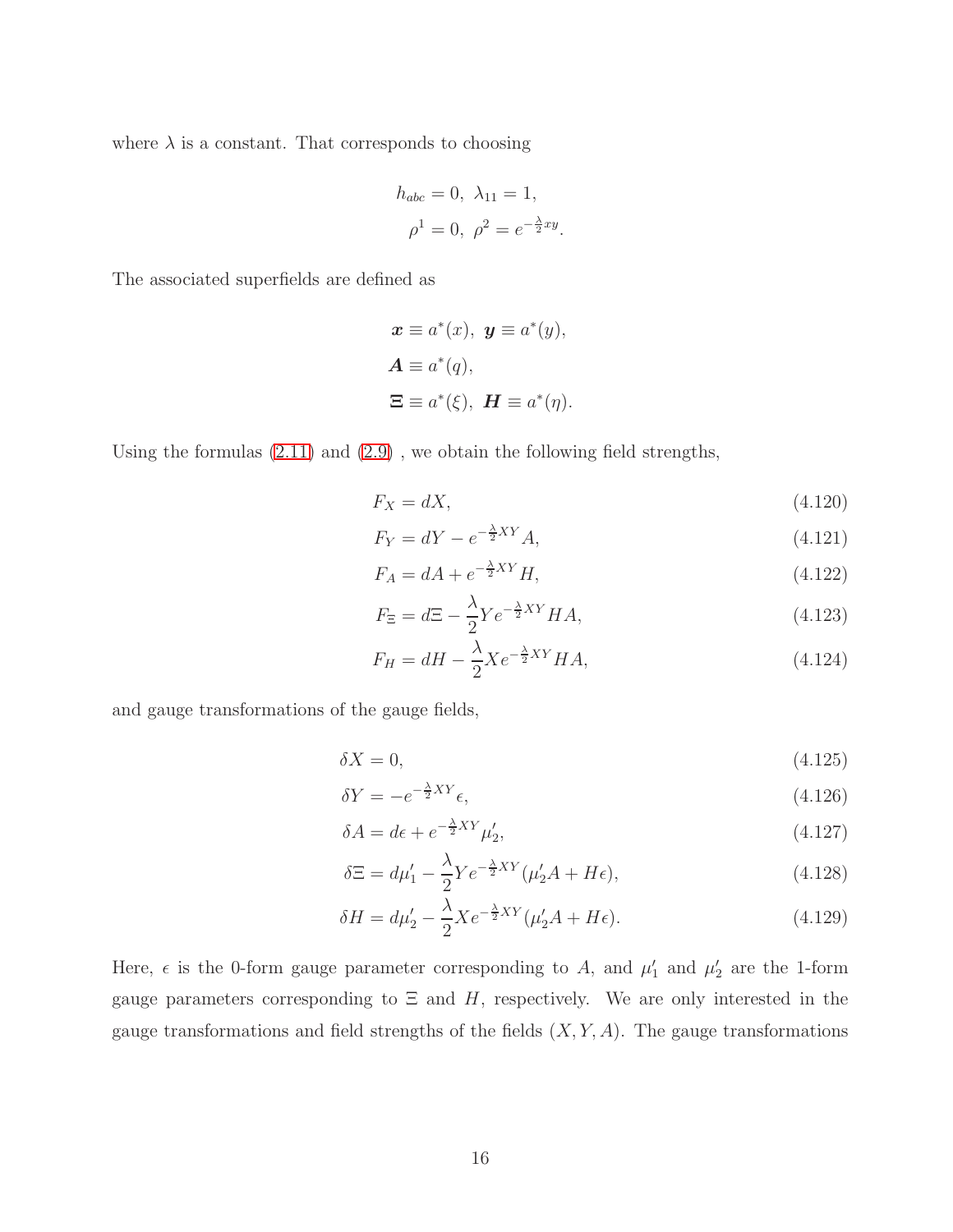of the field strengths are computed as

$$
\delta F_X = 0,\tag{4.130}
$$

$$
\delta F_Y = -\frac{\lambda}{2} Y e^{-\frac{\lambda}{2} XY} F_X \epsilon - \frac{\lambda}{2} X e^{-\frac{\lambda}{2} XY} F_Y \epsilon - e^{-\lambda XY} \mu_2', \tag{4.131}
$$

$$
\delta F_A^a = \frac{\lambda}{2} Y e^{-\frac{\lambda}{2} XY} F_X \mu_2' + \frac{\lambda}{2} X e^{-\frac{\lambda}{2} XY} F_Y \mu_2'. \tag{4.132}
$$

The gauge transformations of  $F_Y$  and  $F_A$  are not off-shell covariant.

We apply the off-shell covariantization procedure to this theory. The possible deformations of the field strengths and gauge transformations are

$$
\hat{F}_A = F_A + J(X, Y)F_X \wedge A + K(X, Y)F_Y \wedge A + L(X, Y)F_X \wedge F_Y,
$$
\n(4.133)

$$
\hat{\delta}A = d\hat{\epsilon} + M(X, Y)F_X \wedge \hat{\epsilon} + N(X, Y)F_Y \wedge \hat{\epsilon},\tag{4.134}
$$

where we determine the functions  $J, K, L, M, N$  of the scalar fields  $X, Y$ . Deformations of the other field strengths and gauge transformations need not to be considered.

One solution is  $M = -\frac{\lambda}{2}$  $\frac{\lambda}{2}Y$  and  $N=0$ . In this case,  $\hat{\delta}F_Y$  is covariantized as

$$
\hat{\delta}F_Y = -\frac{\lambda}{2}e^{-\frac{\lambda}{2}XY}XF_Y\hat{\epsilon}.\tag{4.135}
$$

In the next step, we require off-shell covariance of  $\hat{\delta}\hat{F}_A$ . This determines  $J = -\frac{\lambda}{2}$  $\frac{\lambda}{2}Y, K=0$ and  $L=-\frac{\lambda}{2}$  $\frac{\lambda}{2}Ye^{\frac{\lambda}{2}XY}$ . The resulting field strengths and gauge transformations are

$$
\hat{F}_A = dA - \frac{\lambda}{2} Y F_X \wedge A - \frac{\lambda}{2} Y e^{\frac{\lambda}{2} XY} F_X \wedge F_Y
$$
  
=  $dA - \frac{\lambda}{2} Y e^{\frac{\lambda}{2} XY} dX \wedge dY,$  (4.136)

$$
\hat{\delta}A = d\hat{\epsilon} - \frac{\lambda}{2} YdX\hat{\epsilon}.\tag{4.137}
$$

The gauge transformation of  $\hat{F}_A$  is computed as

$$
\hat{\delta}\hat{F}_A = 0,\tag{4.138}
$$

which is off-shell covariant.

**Invariant Action** Since the scalar field strength  $F_X^i = dX^i - \rho^i{}_a(X)A^a$  transforms off-shell covariantly,

$$
\hat{\delta}F_X^i = \frac{\partial \rho^i}{\partial X^j} F_X^j \hat{\epsilon}^a,\tag{4.139}
$$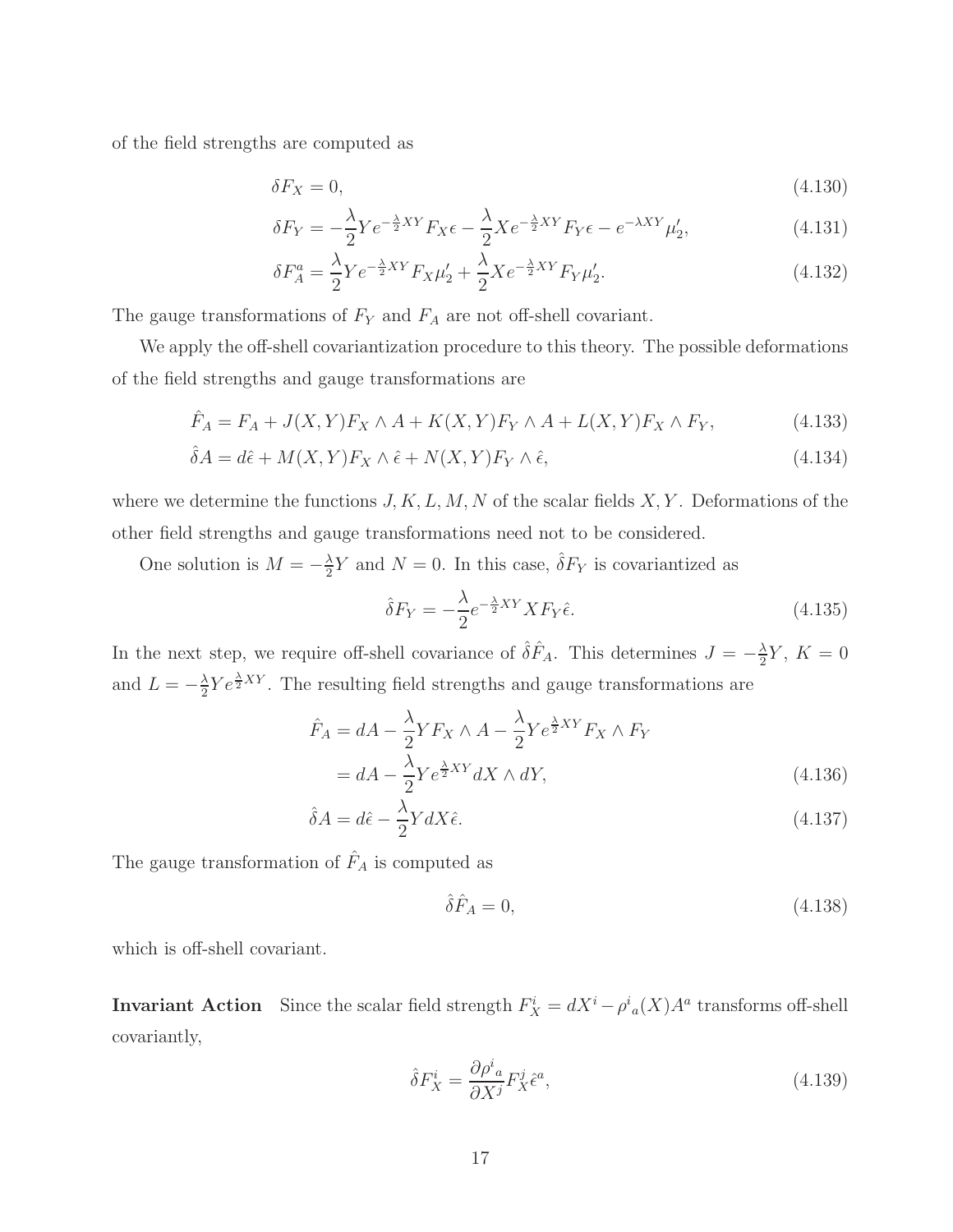the action

$$
\int g_{ij}(X)F_X^i \wedge *F_X^j \tag{4.140}
$$

is invariant if  $g_{ij}(X)$  satisfies

$$
\hat{\delta}g_{ij}(X) = -\left(g_{kj}\frac{\partial \rho^k_a}{\partial X^i} + g_{ik}\frac{\partial \rho^k_a}{\partial X^j}\right)\hat{\epsilon}^a.
$$
\n(4.141)

In this example, the action is given by

$$
S = \int F_X \wedge *F_X + V(X) + e^{\lambda XY} F_Y \wedge *F_Y + \hat{F}_A \wedge * \hat{F}_A \tag{4.142}
$$

and is invariant under gauge transformations. The gauge transformation of the third term is given by

$$
\hat{\delta}(e^{\lambda XY}F_Y \wedge *F_Y) = 2e^{\lambda XY}(\hat{\delta}F_Y) \wedge *F_Y - (\hat{\delta}e^{\lambda XY})F_Y \wedge *F_Y
$$

$$
= e^{\lambda XY} \lambda X \epsilon F_Y \wedge *F_Y - e^{\lambda XY} \lambda X \epsilon F_Y \wedge *F_Y = 0.
$$
(4.143)

Correspondence to the Kotov-Strobl model By the off-shell covariantization procedure, we obtain the field strengths

<span id="page-18-0"></span>
$$
F_X = dX,\t\t(4.144)
$$

$$
F_Y = dY - e^{-\frac{\lambda}{2}XY}A,\tag{4.145}
$$

$$
\hat{F}_A = dA + \frac{\lambda}{2} e^{\frac{\lambda}{2}XY} Y dY \wedge dX, \qquad (4.146)
$$

and the gauge transformations of the gauge fields

<span id="page-18-1"></span>
$$
\hat{\delta}X = 0,\tag{4.147}
$$

$$
\hat{\delta}Y = -e^{-\frac{\lambda}{2}XY}\hat{\epsilon},\tag{4.148}
$$

$$
\hat{\delta}A = d\hat{\epsilon} - \frac{\lambda}{2}dXY\hat{\epsilon}.\tag{4.149}
$$

From these equations, the gauge transformations of the field strengths are computed as

$$
\hat{\delta}F_X = 0,\tag{4.150}
$$

$$
\hat{\delta}F_Y = -\frac{\lambda}{2}e^{-\frac{\lambda}{2}XY}XF_Y\hat{\epsilon},\tag{4.151}
$$

$$
\hat{\delta}F_A = 0.\tag{4.152}
$$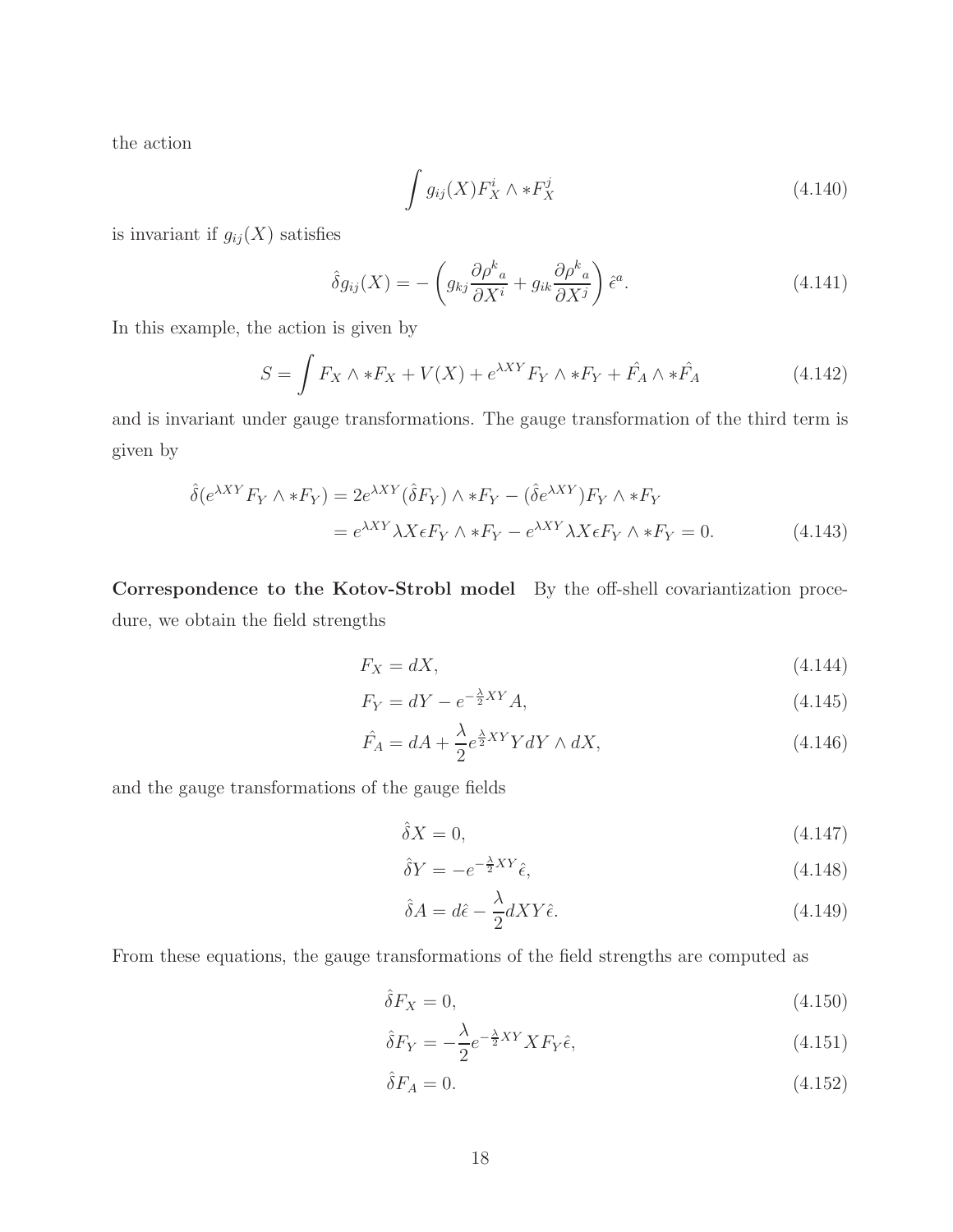Redefining the gauge field  $A,$  the gauge parameter  $\epsilon$  and the field strength  $F_A$  as

$$
\tilde{\epsilon} \equiv e^{-\frac{\lambda}{2}XY}\hat{\epsilon},\tag{4.153}
$$

$$
\tilde{A} \equiv e^{-\frac{\lambda}{2}XY}A,\tag{4.154}
$$

$$
G_A \equiv e^{-\frac{\lambda}{2}XY}\hat{F}_A,\tag{4.155}
$$

we obtain the following field strengths from eqs.  $(4.144)$ – $(4.146)$ ,

$$
F_X = dX,\tag{4.156}
$$

$$
F_Y = dY - \tilde{A},\tag{4.157}
$$

$$
G_A = d\tilde{A} + \frac{\lambda}{2} (XdY \wedge \tilde{A} + YF_Y \wedge dX).
$$
 (4.158)

These are the field strengths discussed in [\[4\]](#page-21-3). We can rewrite the gauge transformations of the gauge fields using  $\tilde{\epsilon}$  by

$$
\hat{\delta}X = 0,\tag{4.159}
$$

$$
\hat{\delta}Y = -\tilde{\epsilon},\tag{4.160}
$$

$$
\hat{\delta}\tilde{A} = d\tilde{\epsilon} - \frac{\lambda}{2} X F_Y \tilde{\epsilon}.
$$
\n(4.161)

Then, the gauge transformations of the field strengths are given by

$$
\hat{\delta}F_X = 0,\tag{4.162}
$$

$$
\hat{\delta}F_Y = \frac{\lambda}{2} X F_Y \tilde{\epsilon},\tag{4.163}
$$

$$
\hat{\delta}G_A = \frac{\lambda}{2} X G_A \tilde{\epsilon} - \frac{\lambda}{2} X F_Y \wedge F_X \tilde{\epsilon} + \left(\frac{\lambda}{2}\right)^2 X (1 - Y) F_Y \wedge F_X \tilde{\epsilon}, \tag{4.164}
$$

which are the same expressions as in [\[4\]](#page-21-3).

# 5 Gauge algebras

Finally, we discuss the closure of the gauge symmetry algebra. For this, we write the gauge transformations as

$$
\tilde{\delta}X^i = -\rho^i{}_a(X)\tilde{\epsilon}^a,\tag{5.165}
$$

$$
\tilde{\delta}A^{a} = d\tilde{\epsilon}^{a} + f^{a}_{bc}A^{b}\tilde{\epsilon}^{c} + N^{a}_{ci}F^{i}_{X}\tilde{\epsilon}^{c},
$$
\n(5.166)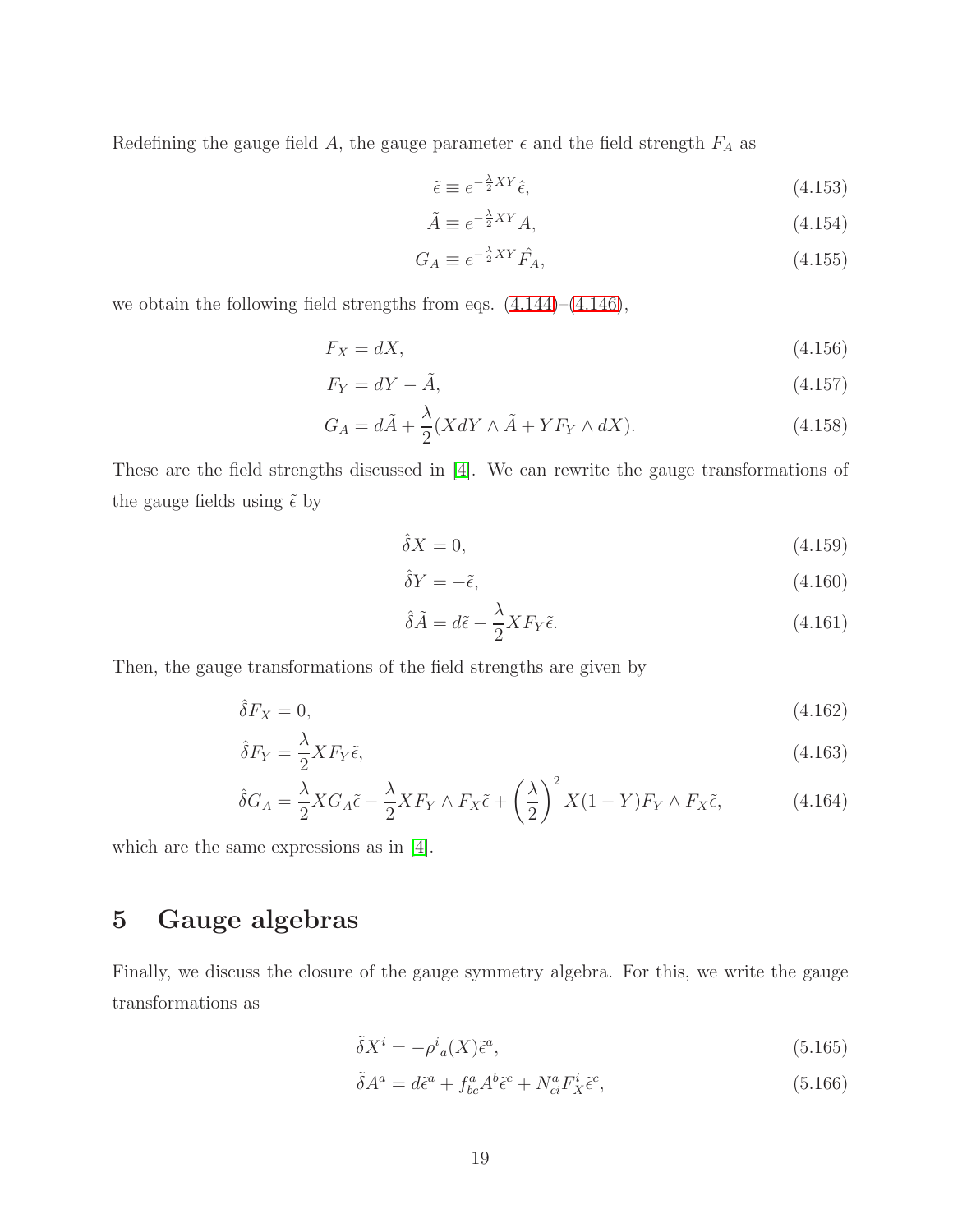where the gauge parameter  $\tilde{\epsilon}^a$  is an ordinary function. We find, that two gauge transformations  $\tilde{\delta}_1$  and  $\tilde{\delta}_2$  close to  $\tilde{\delta}_3$  by  $[\tilde{\delta}_1, \tilde{\delta}_2] = \tilde{\delta}_3$  with  $\tilde{\epsilon}_3^a = f_{bc}^a \tilde{\epsilon}_1^b \tilde{\epsilon}_2^c$ , where  $\tilde{\delta}_i$  denotes the gauge transformation with respective gauge parameters  $\tilde{\epsilon}_i$ ,

$$
[\tilde{\delta}_1, \tilde{\delta}_2]X^i = \tilde{\delta}_3 X^i,\tag{5.167}
$$

$$
[\tilde{\delta}_1, \tilde{\delta}_2]A^a = \tilde{\delta}_3 A^a + \Lambda^a_{abc} F^i_x \tilde{\epsilon}^b_1 \tilde{\epsilon}^c_2,\tag{5.168}
$$

where

$$
\Lambda_{ibc}^a = -\frac{1}{2} N_{di}^a f^d{}_{bc} + f^a{}_{dc} N_{bi}^d + \frac{\partial N_{bi}^a}{\partial x^j} \rho^j{}_{c} + N_{cj}^a \frac{\partial \rho^j{}_{b}}{\partial x^i} - (b \leftrightarrow c). \tag{5.169}
$$

The gauge transformation of  $x^i$  is off-shell closed. Off-shell closure of the gauge transformation of  $A^a$  requires

$$
\Lambda_{ibc}^a = 0,\tag{5.170}
$$

which is satisfied in our examples.

## 6 Discussion

In this paper, we generalized the method to obtain off-shell covariant gauge transformations and field strengths of higher gauge theories in [\[8\]](#page-22-1) and applied it to a system of algebroid gauge theory with 1-form gauge field and scalars. We demonstrated off-shell covariantization of a gauge theory based on a Lie 2-algebroid and a Lie 3-algebroid. Recall that the resulting gauge theory is not restricted to any dimension. For covariantization, we deform field strengths and gauge transformations. The starting point of this procedure is an on-shell (i.e.  $\mathbf{F}_Z = 0$ ) covariant theory. Since the gauge transformations and field strengths are deformed proportional to the lower field strengths, they are consistent if the theory is kept on-shell.

There are several directions to develop the approach presented in this paper. The extension of the method to gauge theories with Lie n-algebroid gauge symmetry induced from a QPmanifold of degree *n* is straightforward. Similar conditions corresponding to  $(4.73)$ – $(4.75)$  can be computed for arbitrary n.

Here, we have formulated the Kotov-Strobl model using a QP-manifold of degree two. However, we can also construct the Kotov-Strobl model from a QP-manifold of degree three. For this, a further generalization of the procedure is necessary. Another possible application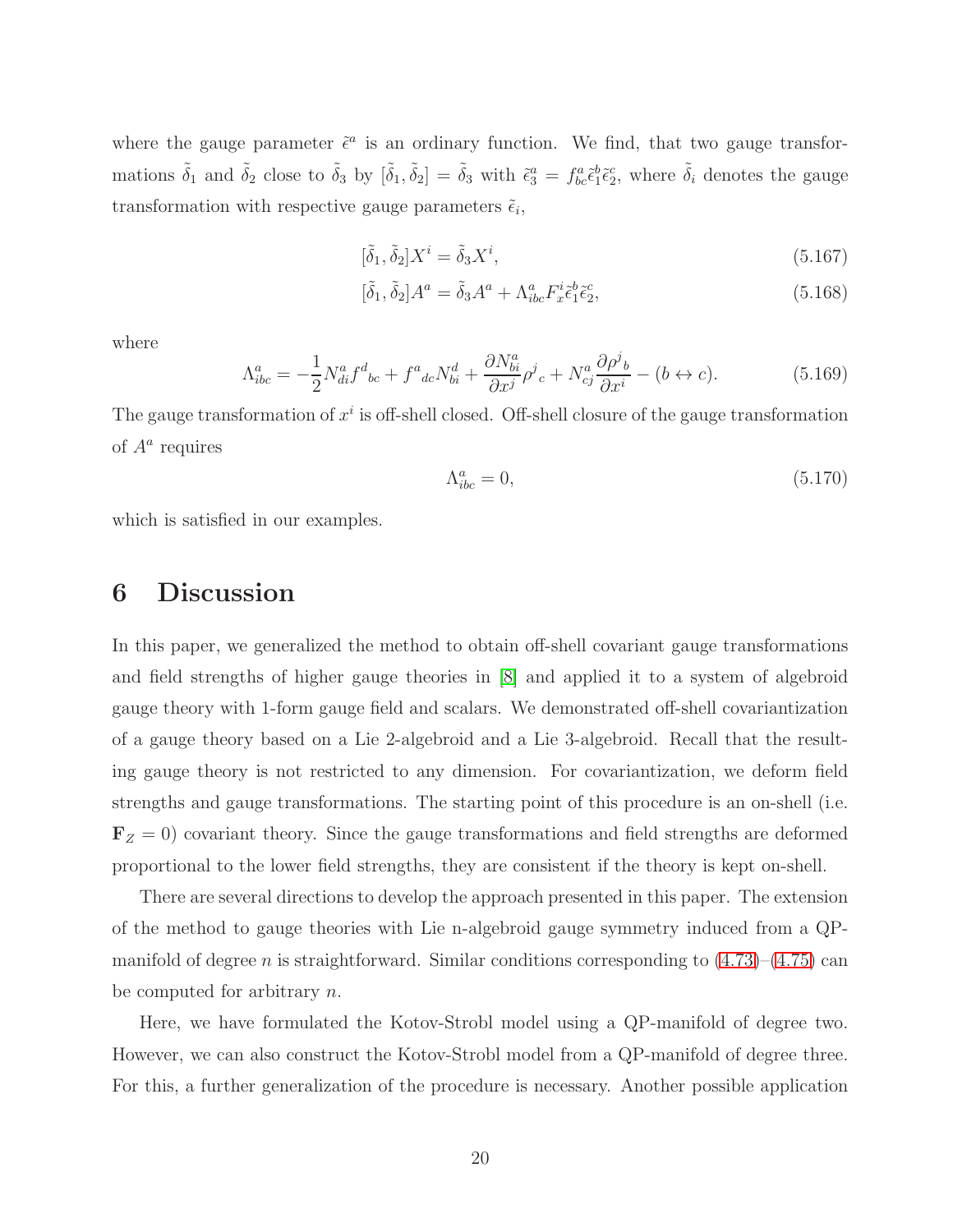of our method is to investigate multiple M5-brane systems [\[24,](#page-23-7) [25\]](#page-23-8). We can add scalar fields to the analysis conducted in [\[8\]](#page-22-1). The procedure in this paper can also be applied to investigate the properties of supergravity in connection with tensor hierarchy. Furthermore, gauge theoretical formulations of gravity such as the vielbein formalism or the gauge theory of the Poincar´e group can also be treated in this formalism. It would also be interesting to compare the present formalism with the approach taken in [\[26\]](#page-23-9). We expect that our approach will shed new light on the analysis of such systems.

## Acknowledgments

The authors would like to thank Y. Kaneko for stimulating discussions and valuable comments. M.A.H. is supported by Japanese Government (MONBUKAGAKUSHO) Scholarship. N.I. and S.W. are supported by the Japan-Belgium Bilateral Joint Research Project of JSPS.

# <span id="page-21-0"></span>References

- <span id="page-21-1"></span>[1] J. C. Baez, "Higher Yang-Mills theory", [hep-th/0206130.](http://arxiv.org/abs/hep-th/0206130)
- <span id="page-21-2"></span>[2] N. Ikeda, "Deformation of BF theories, topological open membrane and a generalization of the star deformation", JHEP 0107 (2001) 037 [\[hep-th/0105286\]](http://arxiv.org/abs/hep-th/0105286).
- <span id="page-21-3"></span>[3] T. Strobl, "Algebroid Yang-Mills theories", Phys. Rev. Lett. 93 (2004) 211601 [\[hep-th/0406215\]](http://arxiv.org/abs/hep-th/0406215).
- <span id="page-21-4"></span>[4] A. Kotov and T. Strobl, "Curving Yang-Mills-Higgs gauge theories", Phys. Rev. D 92 (2015) no.8, 085032.
- <span id="page-21-5"></span>[5] T. Lada and J. Stasheff, "Introduction to SH Lie algebras for physicists", Int. J. Theor. Phys. 32 (1993) 1087 doi:10.1007/BF00671791 [\[hep-th/9209099\]](http://arxiv.org/abs/hep-th/9209099).
- [6] J. C. Baez and A. S. Crans, "Higher-Dimensional Algebra VI: Lie 2-Algebras", Theor. Appl. Categor. 12 (2004) 492 [\[math/0307263](http://arxiv.org/abs/math/0307263) [math.QA]].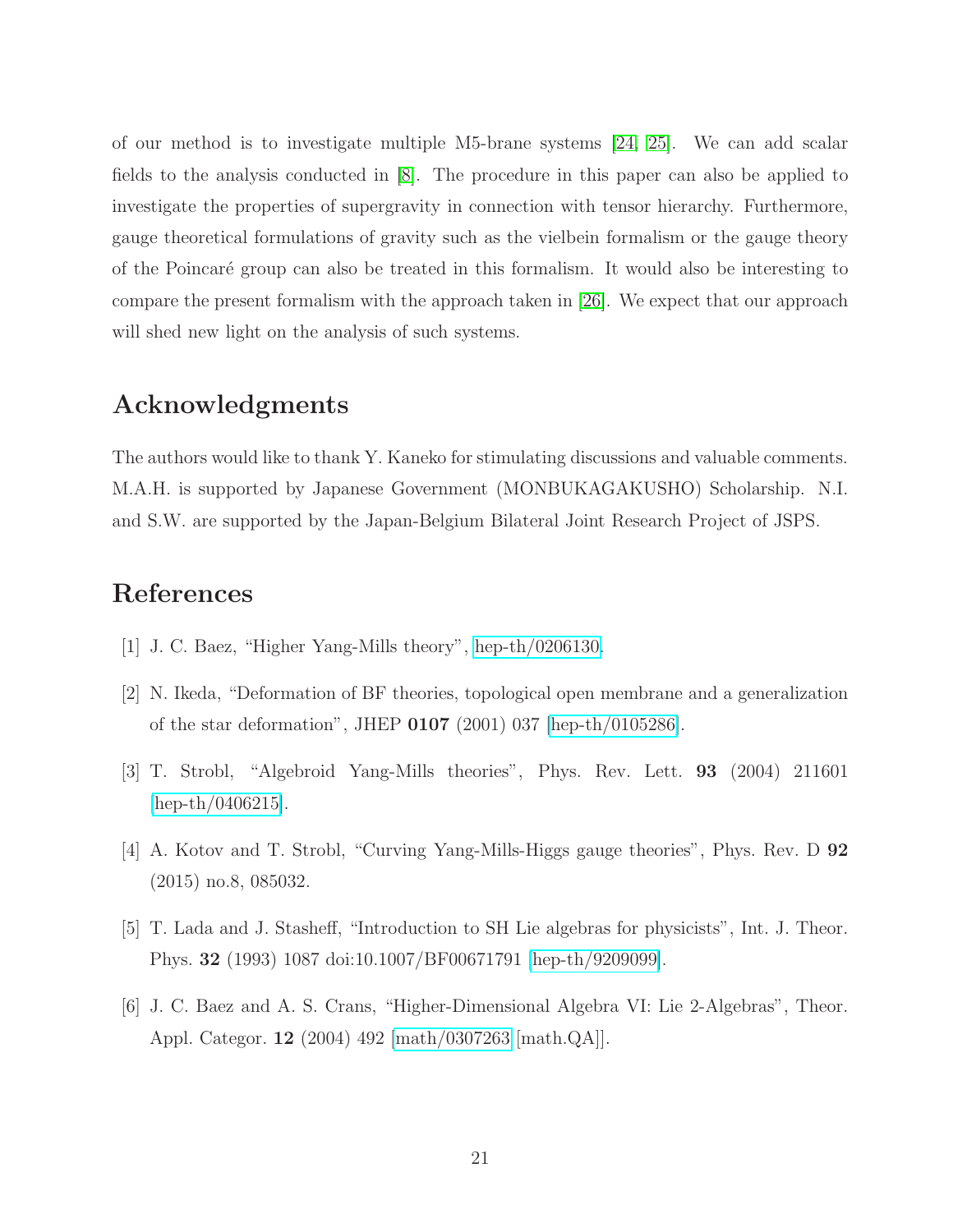- <span id="page-22-1"></span><span id="page-22-0"></span>[7] J. C. Baez and J. Huerta, "An Invitation to Higher Gauge Theory", Gen. Rel. Grav. 43 (2011) 2335 [\[arXiv:1003.4485](http://arxiv.org/abs/1003.4485) [hep-th]].
- [8] U. Carow-Watamura, M. A. Heller, N. Ikeda, Y. Kaneko and S. Watamura, "Higher Gauge Theories from Lie n-algebras and Off-Shell Covariantization", JHEP 1607 (2016) 125 [\[arXiv:1606.03861](http://arxiv.org/abs/1606.03861) [hep-th]].
- <span id="page-22-3"></span><span id="page-22-2"></span>[9] A. Schwarz, "Geometry of Batalin-Vilkovisky quantization", Commun. Math. Phys. 155 (1993) 249, [hep-th/9205088.](http://arxiv.org/abs/hep-th/9205088)
- <span id="page-22-4"></span>[10] A. S. Schwarz, "Semiclassical approximation in Batalin-Vilkovisky formalism", Commun. Math. Phys. 158 (1993) 373 [\[arXiv:hep-th/9210115\]](http://arxiv.org/abs/hep-th/9210115).
- [11] M. Alexandrov, M. Kontsevich, A. Schwartz and O. Zaboronsky, "The Geometry of the master equation and topological quantum field theory", Int. J. Mod. Phys. A 12 (1997) 1405 [\[arXiv:hep-th/9502010\]](http://arxiv.org/abs/hep-th/9502010).
- <span id="page-22-6"></span><span id="page-22-5"></span>[12] D. Sullivan, "Infinitesimal computations in topology", Bull. de l'Institut des Hautes Etudes Scientifiques, Publ. Math. 47 (1977)
- <span id="page-22-7"></span>[13] R. D'Auria and P. Fre, "Geometric Supergravity in d = 11 and Its Hidden Supergroup", Nucl. Phys. B 201 (1982) 101 Erratum: [Nucl. Phys. B 206 (1982) 496].
- [14] D. Fiorenza, U. Schreiber and J. Stasheff, "Cech cocycles for differential characteristic classes: an  $\infty$ -Lie theoretic construction", Adv. Theor. Math. Phys. 16 (2012) no.1, 149 [\[arXiv:1011.4735](http://arxiv.org/abs/1011.4735) [math.AT]].
- <span id="page-22-8"></span>[15] M. Grützmann and T. Strobl, "General Yang-Mills type gauge theories for  $p$ -form gauge fields: From physics-based ideas to a mathematical framework or From Bianchi identities to twisted Courant algebroids", Int. J. Geom. Meth. Mod. Phys. 12 (2014) 1550009 [\[arXiv:1407.6759](http://arxiv.org/abs/1407.6759) [hep-th]].
- <span id="page-22-9"></span>[16] S. Lavau, H. Samtleben and T. Strobl, "Hidden Q-structure and Lie 3-algebra for non-abelian superconformal models in six dimensions", J. Geom. Phys. 86 (2014) 497 [\[arXiv:1403.7114](http://arxiv.org/abs/1403.7114) [math-ph]].